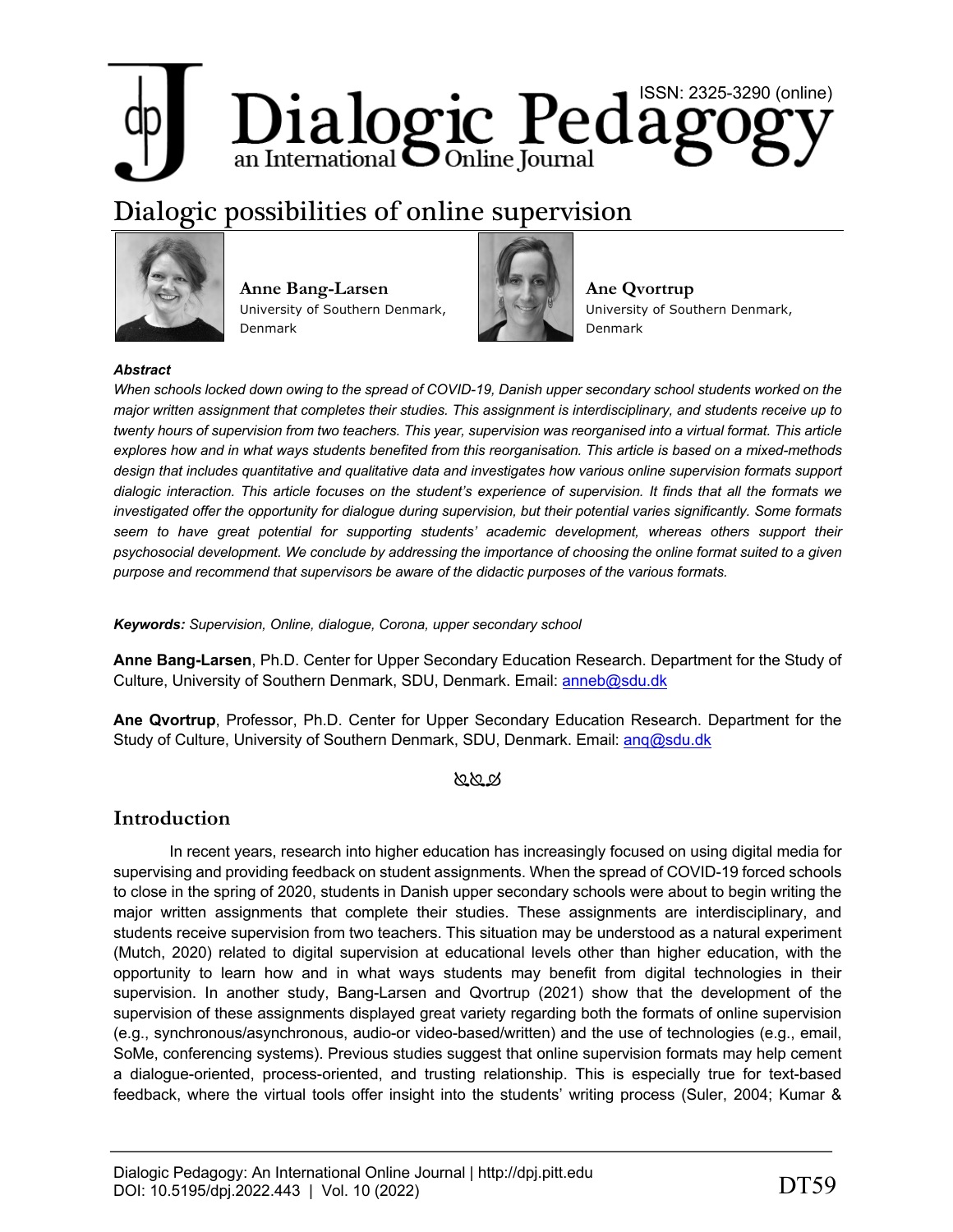Johnson, 2019; Bengtsen, 2015). Based on Bang-Larsen and Qvortrup's work (2021), it seems that the perspectives on online supervision are complex, owing to students' and teachers' different ideas about the character of the aims of supervision and their different qualifications for facilitating and participating in online supervision processes.

This article takes a Bakhtinian perspective on communication to grasp the dialogical potential of online supervision. We were curious about whether and how various digital formats and technologies support dialogical interaction during academic supervision and how such dialogical interaction orients the development of knowledge. In April 2020, that is, in the middle of the school closures, we collected quantitative and qualitative data to investigate students' supervision and knowledge development during school closures. Our research question is, *How does dialogical interaction in various formats of online supervision support upper secondary students' development of knowledge and writing processes?*

This article presents new understandings of online supervision at upper secondary schools focusing on the supervision dialogue. Online supervision during lockdown 2020 is a case useful for expanding and nuancing our understanding of how digital formats and technologies support supervision in general. This case is of interest since online supervision was not undertaken solely by students and teachers who have special reasons or good qualifications for completing their supervision online.

# *The Danish upper secondary school*

There are seven upper secondary educational programmes in Denmark, all subsidised by the state. All the programmes require students to have completed nine years of compulsory schooling. Three of them lead to an Upper Secondary School Leaving Certificate,<sup>[1]</sup> which qualifies students to apply to universities and university colleges. These have various academic focuses. The STX programme<sup>1</sup> is the oldest, largest, and most common. It comprises a broad range of disciplines in the humanities, natural sciences, and social sciences. The HHX programme<sup>2</sup> focuses on business and economics, and the HTX programme<sup>3</sup> focuses on technology.

Students have to complete three major written assignments throughout Danish upper secondary education. When schools were closed because of COVID-19, most of the oldest students were beginning or supposed to begin writing their last major assignment, called the Specialised Study Project (SRP)<sup>4</sup> at STX and Multi-Subject Coursework (SOP<sup>5</sup>) at HHX and HTX. These assignments are independent, interdisciplinary assignments, and the students receive supervision from the involved teachers.<sup>6</sup> The supervisors guide the students in finding material, choosing analysis methods, defining their topic, and making a thesis statement. The supervisors set the final exam paper based on the thesis statement, and the student then has 50 hours to write their assignment, consisting of 15 to 20 standard pages. The assignment is defended orally, and the student receives a mark for their work. The mark has a weight of 2 on the students' final upper secondary school diploma. Both students and teachers describe the SRP/SOP assignments as very important or even the crowning work of the 3-year upper secondary school programme.

<sup>6</sup> See the curriculum for the Specialised Study Project (https://www.uvm.dk/-/media/filer/uvm/gym-laereplaner-

<sup>&</sup>lt;sup>1</sup> STX is the abbreviation for the Danish wording for 'Higher General Examination'  $^2$  HHX is the abbreviation for the Danish wording for 'Higher Commercial Examination'.

 $3$  HTX is the abbreviation for the Danish wording for 'Higher Technical Examination'

<sup>4</sup> SRP is the abbreviation for the Danish wording for 'Specialised Study Project'.

<sup>5</sup> SOP is the abbreviation for the Danish wording for 'Multi-Subject Coursework'.

<sup>2017/</sup>stx/studieretningsprojektet-stx-august-2017-ua.pdf) and for the Multi-Subject Coursework, HHX (https://www.uvm.dk/- /media/filer/uvm/gym-laereplaner-2017/hhx/studieomraadet-hhx-august-2017-ua.pdf) and HTX (https://www.uvm.dk/- /media/filer/uvm/gym-laereplaner-2017/htx/studieomraadet-htx-august-2017-ua.pdf).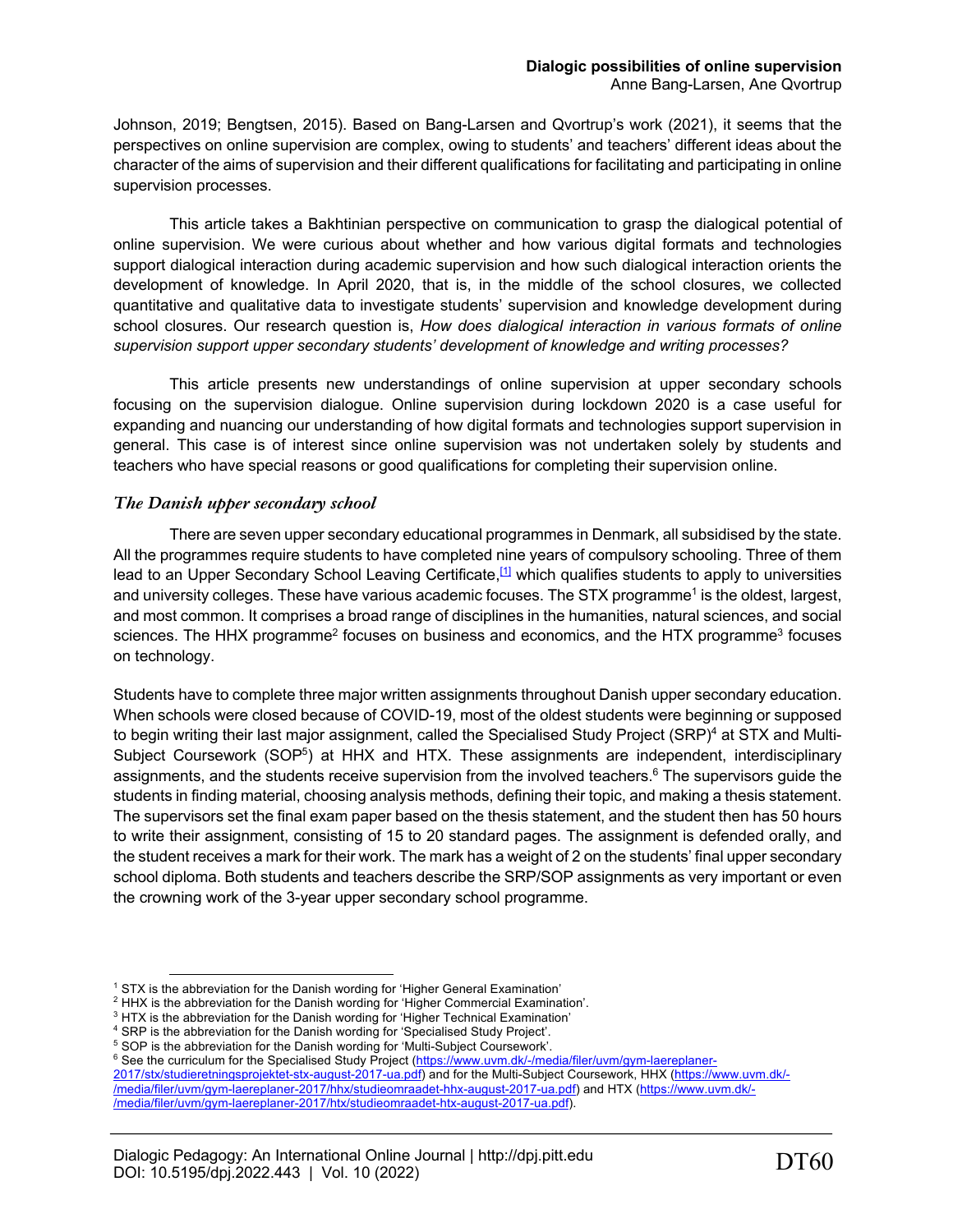# *Online supervision*

A lot of research on supervision and online supervision has been carried out over the past 20 years (Pearson, 2005; Wichmann-Hansen et al., 2007; Bjørndal, 2008; Maxwell & Smyth, 2011; Bastalich, 2017). Many different understandings seem to be attached to the term 'supervision' (Skagen, 2013), sharing the core premise that 'supervision is the key to both quality and efficiency' (Bastalich, 2017, p. 1145). Handal and Lauvås underline that most of what we understand as doctoral supervision takes place in the form of a conversation between supervisors and students, which can vary from formal and planned meetings with a set agenda to more informal and spontaneous talks in the hallway or classroom (Handal & Lauvås,2011, p.101). Research identifies various understandings of how the interaction between supervisor and student may support student development and facilitate learning (Brown & Atkins, 1988; Delamont et al., 1998; Lee, 2008). Discrepancies in the understanding concern the role of the supervisor and the relationship between supervisor and student. The tension between students 'dependence on' and 'independence from' their supervisors (Lee, 2008, p. 277) is particularly addressed. This tension calls for reflection on 'the degree of direction and intervention necessary to facilitate independent learning (Benmore, 2014, p. 13). Bjørndal addresses the powerful role of the supervisor and investigates supervision as participating in a community of practice (Bjørndal, 2008).

This study presents research on the dialogue in *online* supervision of students' written assignments. The dialogue is the part of the supervision meeting that enables the student and the supervisors to engage in and shape the meeting and the subject matter at hand (Bengtsen, 2016, p.18). Wisker states that the supervisory dialogues can be described as a "learning conversation" and a form of "collaborative problemsolving" (Bengtsen, 2016; Wisker, 2012, p. 190). Our investigation is positioned in a didactic tradition that describes academic supervision as an activity in which students, as learners, develop their abilities by receiving feedback on their work (Boud & Lee, 2005; Emilsson & Johnsson, 2007; Walker & Thomson, 2010). Within the literature on supervision, it is a dominant understanding that learning is a linear process where the student strives for greater independence (Bastalich, 2017; Gurr, 2010). Research stresses the importance of feedback, understood as 'information provided by an agent (…) regarding aspects of one's performance or understanding' (Hattie & Timperley, 2007, p. 81) and thereby improving this performance (Ives & Rowley, 2005; Johnson et al., 2000; Lee et al., 2008). Based on a synthesis of the evidence of feedback, Hattie and Timperley (2007) argue that feedback may be given at four levels: task (information concerning how well a task is carried out); process (feedback concerning the processes underlying tasks, or relating and extending tasks, including students' strategies for error detection); self-regulation (feedback addressing the way students monitor, direct and regulate actions towards a learning goal) and the self (feedback concerning personal aspects).

The close bond between feedback and student writing is well documented in the New Literacy Studies which focus on the development of writing in a social context (Barton, 2007; Gee, 2012; Ivanic, 1998) and direct attention to writing as enculturation (Sommers & Saltz, 2004). In Denmark, this field is informed by research on students' writing skills development in upper secondary school (Krogh & Jakobsen, 2016). In the field of supervision, there has been increased interest in the role of academic socialisation and enculturation (Johnson et al., 2000; Pearson & Brew, 2002). In Scandinavia, recent studies proposed a dialogical framework for researching and supervising, focusing on how voices and dialogue influence the supervision process (Dysthe et al., 2006; Dysthe, 2002). 'Dialogism is important because I see the coconstruction of knowledge as essential to communication processes generally and the supervision process in particular' (Dysthe, 2002, p. 519).

In the research into supervision in higher education, we find an increasing focus on online mentoring, defined as 'a developmental relationship between a more experienced individual and a less experienced protégé that is embedded within the career context and that primarily uses online media'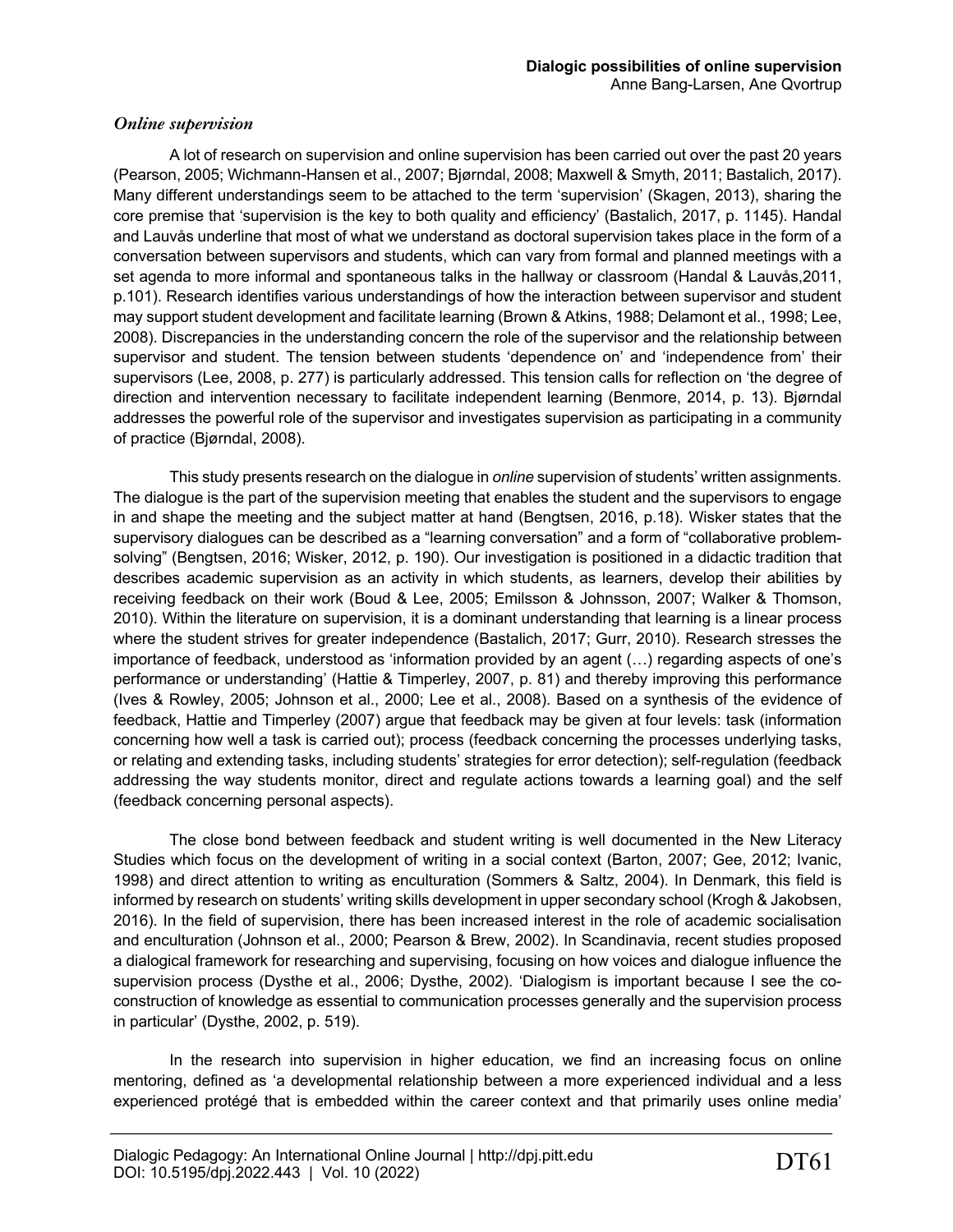(Kumar & Johnson, 2019, p. 61). The field is nurtured by the research on face-to-face supervision and feedback. Online supervision is typically recognised as benefiting students from a great distance. Furthermore, studies claim there is significant potential for students in using screen sharing when giving feedback on written texts (Kumar et al., 2017; Erichsen, 2014). When it comes to dialogue in online supervision, there is a gap in knowledge. The field has been marked by an understanding of 'online dialogue as being a poorer and less authentic substitute for the face-to-face encounter' (Bengtsen & Jensen, 2015, p. 2).

Nevertheless, recent studies emphasise that online supervision may contribute to the development of students' writing when dialogue is executed with close attention to the qualities of the various online formats (Kumar et al., 2017; Doyle et al., 2016). Key to this is an awareness of how online supervision demands another understanding of *presence* (Bengtsen & Jensen, 2015)*.* For instance, an awareness of tone and voice quality is of great significance if the online format does not give access to eye contact or gestures. Furthermore, the difference between synchronicity and asynchronicity is discussed. Online supervision demands an awareness of when you meet, write and respond, and the culture varies in different formats. Also, research indicate, that students benefit from new possibilities for communication and feedback in different online formats, for instance flexibility in time and place (Suler, 2004).

The affordances of online supervision demand that attention is paid to the role of the supervisors, which is as complex as the dialogue during face-to-face supervision: 'The supervisor is providing learning, advising, encouraging, promoting, and modeling, that is often boundaryless' (Bierema & Merriam, 2002, p. 214). New online relations and a different understanding of presence in online environments mean that students' requests for feedback may differ from face-to-face supervision. Studies of students' perceptions of online supervision stress the importance of the relationship between students and supervisors and highlight the importance of the students sensing the supervisor's interest and personal response (Rademaker, 2016).

The previous foci on online supervision raise the question of whether feedback in an online setting demands a different understanding of feedback, depending on the format used for supervision. Hattie and Timperley (2007) suggest that feedback directed to the student's subjectivity (e.g., 'You are a great student.' and 'That's an intelligent response, well done.') is often too unrelated to performance to have a positive effect on students' work. However, a number of studies show that students' self-efficacy or belief in their own abilities may be challenged when it comes to online distance learning. Tladi (2017) notes the need to distinguish between various types of self-efficacy: self-efficacy related to remote learning, self-efficacy related to self-regulated learning, and self-efficacy related to computer and online technologies. Al Fadda (2019) presents a similar focus, based on a demonstration of a statistically significant relation between belief in one's abilities and inner goal orientation, and speaks of self-efficacy as a motivating target when teaching takes place from a distance. Chung (2015) finds a connection between a belief in one's abilities and the use of self-regulated learning strategies in distance education. Also, Wang, Peng, Huang, Hou, and Wang (2008) found a correlation between belief in one's abilities, learning strategies, and learning outcomes among students participating in distance education. Peck, Stefaniak, and Shah (2018) find that belief in one's abilities, effort regulation, and peer learning correlate to distance education retention. These results may indicate that complimentary feedback at the level of the student's subjectivity may be particularly important in the context of online writing assignments, where building self-confidence and selfefficacy is crucial for self-regulation and retention.

The research on the online supervision of written assignments has had a limited focus on the way different digital technologies used in supervision influence the dialogue and the feedback, although Bengtsen and Jensen stress that 'different formats influence the conditions for supervision' (Bengtsen &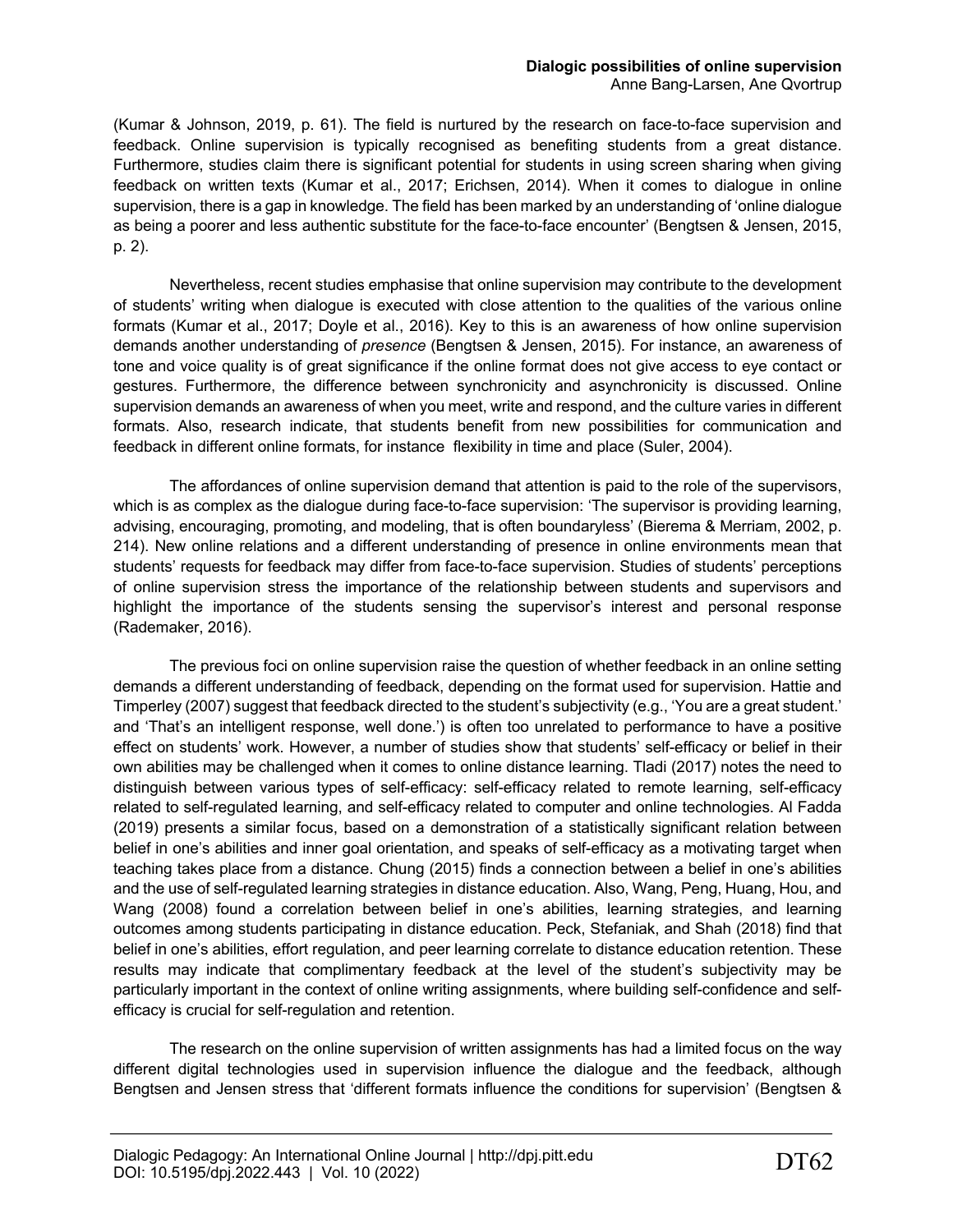Jensen, 2015, p. 17). Furthermore, online supervision seems to be investigated primarily in higher education. Thus, we know little about how online assignments are supervised and developed in upper secondary schools, on which this study aims to shed light.

# **Theoretical framework**

This section presents our understanding of supervision within a didactic framework. We first present our understanding of teaching and didactics, and next, we present our understanding of dialogue and our framework for investigating dialogue during online supervision. Combining these allowed us to shed light on the changes in online supervision, both in terms of micro-processes in dialogues between teachers and students, as they are facilitated and negotiated by digital media, and macro-processes linked to new conditions in teaching and supervision.

This project is based on a communicative approach to teaching and didactics, which considers that the educational system is constantly changing (at different paces) (Christensen et al., 2018). These changes may be due to globalisation and new agendas in transnational education policies, new forms of knowledge, and/or changes in our understanding of what education is and what it should aim to be (Qvortrup, 2018). However, the changes may also happen due to the transition to online settings. Previous research into online, distance education, and teaching indicates that changing physical and social setting supports certain forms of production and organisation (e.g., Bundsgaard 2005), just as new positions and identities are established among students and teachers (e.g., Hasse & Andersen, 2012). This embraces both mental and social phenomena (Asplund et al., 2018; Ito et al., 2014). One may say that these changes challenge the still unchallenged legitimacy of curricula and disciplines (Krogh, 2003, 2006), as they 'force subjects to develop a pronounced and continuous readiness for change' (Ongstad, 2006, p. 28). Thus, the changes force the repeated rethinking of didactics in a broader sense. We suggest that this rethinking occurs at a programmatic level through repeated curricular developments at the planning level. The teacher develops new teaching content and forms based on the didactic purpose (Qvortrup, 2018). Furthermore, this rethinking takes place in didactic practice, where the new content, the new forms of teaching, and the changed didactic purposes are negotiated between the school, teachers, and students. This is captured by the following model of an analysis of didactic events (Figure 1), suggested by Christensen et al. (2014), and has been further developed by Qvortrup et al. (2017) and Qvortrup (2020a).



Figure 1: Model of analysis of the didactic event in teaching (after Christensen, 2021)

The didactic negotiations are understood as social events where teachers and students interact under the conditions of a given situation (e.g., in our case, the conditions associated with the Covid-19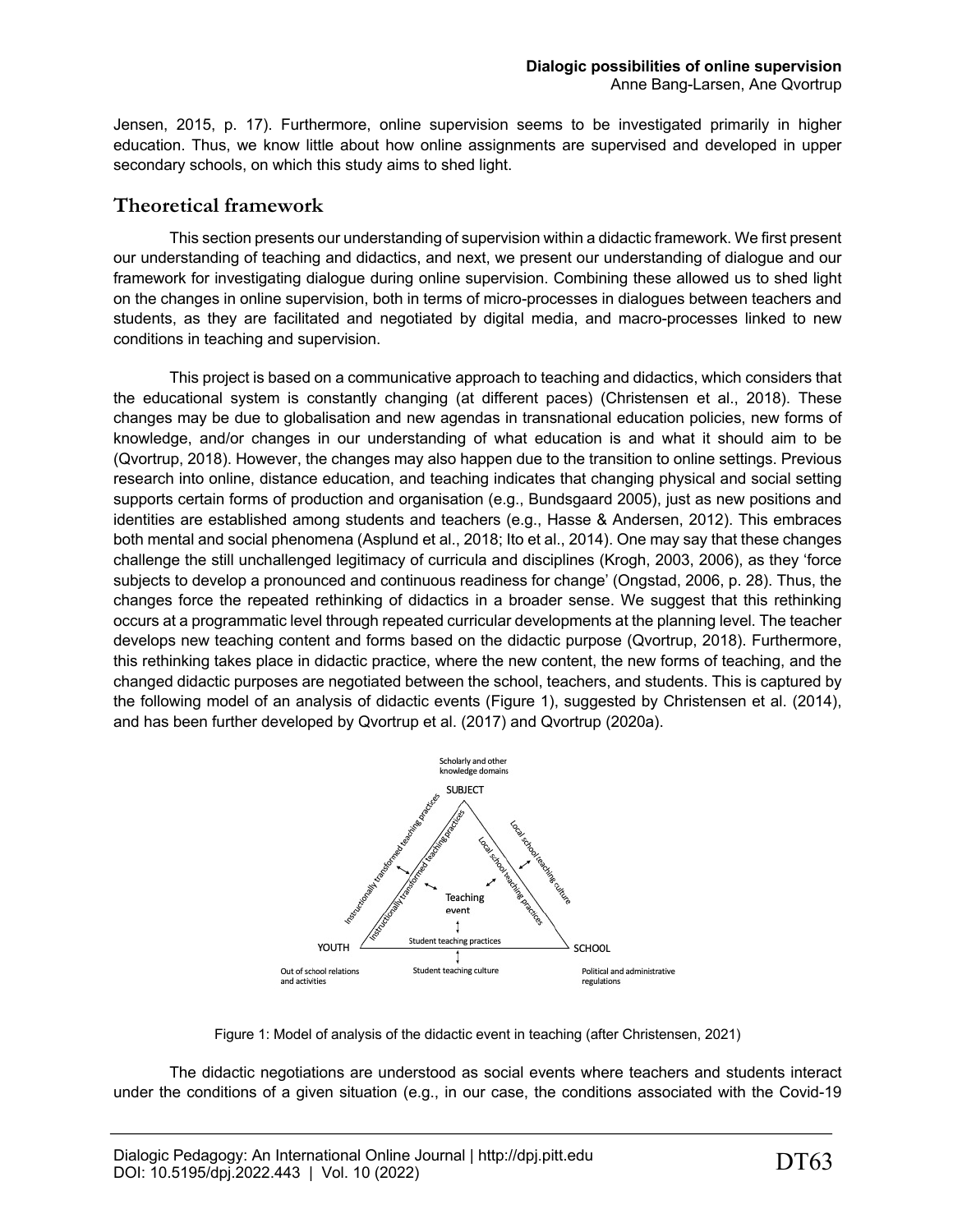pandemic). Events refer to observable teaching situations (Christensen et al., 2014), and the model shows how such events reflect practices and cultures related to students, teachers, and schools. Practices are understood as ways of doing or participating in teaching. Practices refer to cultural norms, values, attitudes, and social relations and cannot be directly observed in a specific situation. Instead practices may be understood through an analysis of recurring approaches, techniques, and patterns that make sense of events and that also establish the limits of what is legitimate and recognisable (ibid.). In addition to referencing norms, values, attitudes, and social relations, cultures capture the fundamental assumptions that exist among and are created by the actors but are also framed by technologies, materials, and physical frameworks (ibid.). According to Ongstad, the didactic negotiation is 'triadic in its distinction between, and linking, the form, content, and use of the text or utterance' (Ongstad, 2013, p. 34). In didactic terms, these are the three essential questions: 'What should be taught (content)?', 'How should this content be presented (form)?' and 'Why/for what purpose (function/use)?' To capture the changes, Ongstad (2013) also adds the two categories of time and place: 'Kronotop, understood as physical time-and-place, […] becomes an inevitable and always present and silent context' (Ongstad, 2013, p. 35). Subjects, education, and teaching, that is didactics, must 'always relate to five basic aspects that are all woven into each other, namely form, content, use, time and place' (Ongstad, 2013, p. 35).

The theoretical framework that informs our narrative analysis is based on Bakhtin's theories of dialogue and communication (Bakhtin, 1986). Within this framework, we investigate the dialogical potential of online supervision. Understanding supervision as a communicative activity means that the supervisees learn through their interaction with their supervisors. Given this, we argue that Bakhtin's ideas of dialogism seem highly significant. The term 'dialogism' refers to Bakhtin's theories of dialogue, where dialogism is understood as "a name for a bundle, or combination, of theoretical and epistemological assumptions about human action, communication and cognition" (Linell, 2003, p. 220). Bakhtin distinguishes between monologism and dialogism as two distinctive communicational modes that may affect knowledge construction and comprehension. When we speak of monologism, knowledge is understood as a given. This knowledge may be directly transmitted to the student through the teacher's authoritative word in a learning setting. When we speak of dialogism, knowledge is understood as 'emerging from the interaction of voices (…) and concerned with the construction and transformation of understanding through the tension between multiple perspectives and opinions' (Linell, 2003; Dysthe et al., 2006, p. 302). The understanding of dialogue in supervision is framed by the idea of knowledge as co-developed through multivoiced interaction. Dysthe suggests the term 'dialogical uptake' for investigating the micro-processes of dialogue (Dysthe, 1997). These perspectives on monologism and dialogism allow us to investigate how the concept of knowledge influences the dialogue in supervision.

Bakhtin distinguishes between 'the authoritative word' and internally persuasive discourse (Bakhtin, 1981, p. 342). When giving and receiving feedback, Prior suggests tracing the interplay of the authoritative word and internally persuasive discourses where teacher and student negotiate words and meanings, since the negotiations bear witness to the student's development (Prior, 1995, p. 292). Dysthe argues that Bakhtin's concept 'offers a relevant distinction for discussing supervision practices because it combines an understanding of a person's dialogic appropriation of social language and the ways outside forces assert their influences' (Dysthe et al., 2006, p. 203). Both concepts suggest that supervision through dialogue demands the student's active participation to negotiate and transform the content into knowledge that is meaningful to the students. In their research on various supervision formats, Dysthe stresses that an important aspect of supervision concerns which communicative models are most suitable for transforming the authoritative word into an internally persuasive voice (Dysthe, 2003, p. 3).

To investigate the negotiation among multiple voices during supervision, we draw on Bakhtin's term, 'appropriation':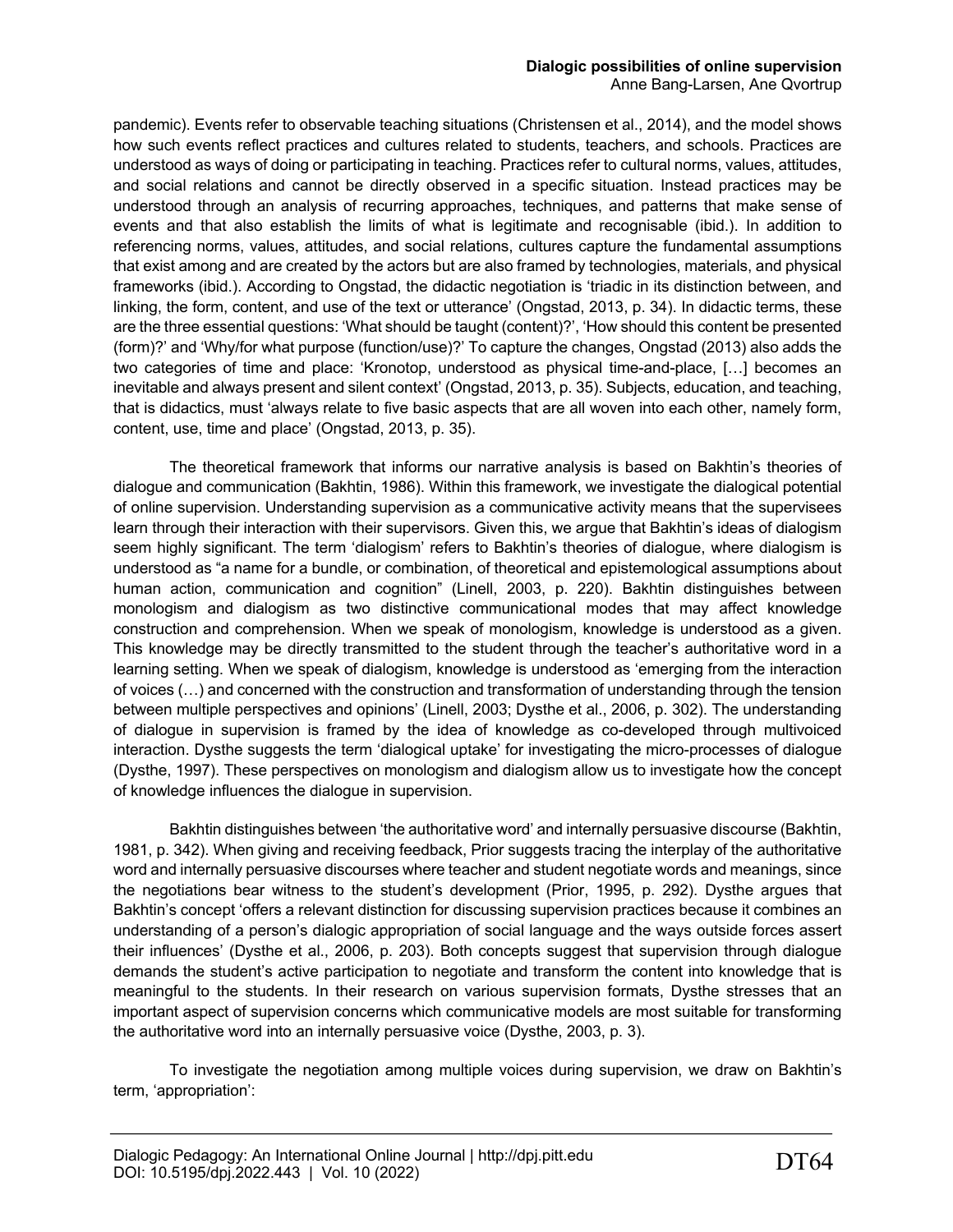The word in language is half someone else's. It becomes 'one's own' only when the speaker populates it with his own intentions, his own accent, when he appropriates the word, adapting it to his own semantic and expressive intention. Prior to this moment of appropriation, the word does not exist in a natural and impersonal language (it is not, after all, out of a dictionary that the speaker gets his words!), but rather it exists in other people's mouths, in other people's contexts, serving other people's intentions: it is from there that one must take the word, and make it one's own. (Bakhtin, 1981, p. 293–4)

This statement emphasises that supervision is a continuous negotiation between a person's dialogic appropriation of social language and the surrounding context that influences the dialogue. Since supervision is understood as participation in a community of practice, the dialogue is influenced at an interpersonal level in a specific supervision dialogue between the supervisor and the student and at the level of sociocultural activity that transcends the specific situation. From a Bakhtinian perspective, the supervisors have a powerful voice influenced by the voices of the organisation (school) and institution (policies). This understanding of supervision is an argument for drawing on the context when analysing the specific act of supervision. In figure two, we have captured our vision of how the student's perspective of online supervision is embedded in a larger context.



Figure 2: Illustration of the focus of this investigation

For our investigation of how dialogue in various online supervision formats supports the development of knowledge and writing, we argue that the concepts of voice, monologism, dialogism, and appropriation constitute an adequate framework.

# **Data and methods**

This article is based on a mixed methods approach. It includes four types of data: 1) surveys of students' experiences of online supervision (N=667) conducted in April 2020, 2) student notes, instructions, and assignments, 3) observations, and 4) interviews.<sup>7</sup> All data has been translated from Danish to English by the authors. In the translation, the authors emphasise the content of the students' answers over language. Our mixed methods approach is characterised by a 'diversity of views,' 'perspective change,' and 'complementation,' as in Green's and Bryman's taxonomies for mixed methods designs (Greene et al., 1989; Greene, 2007; Bryman, 2006).

 $7$  The University of Southern Denmark is responsible for these data and ensures that the processing of personal data takes place in accordance with the rules on data protection. The legal framework for processing these data is found in the Danish Data Protection Act §10.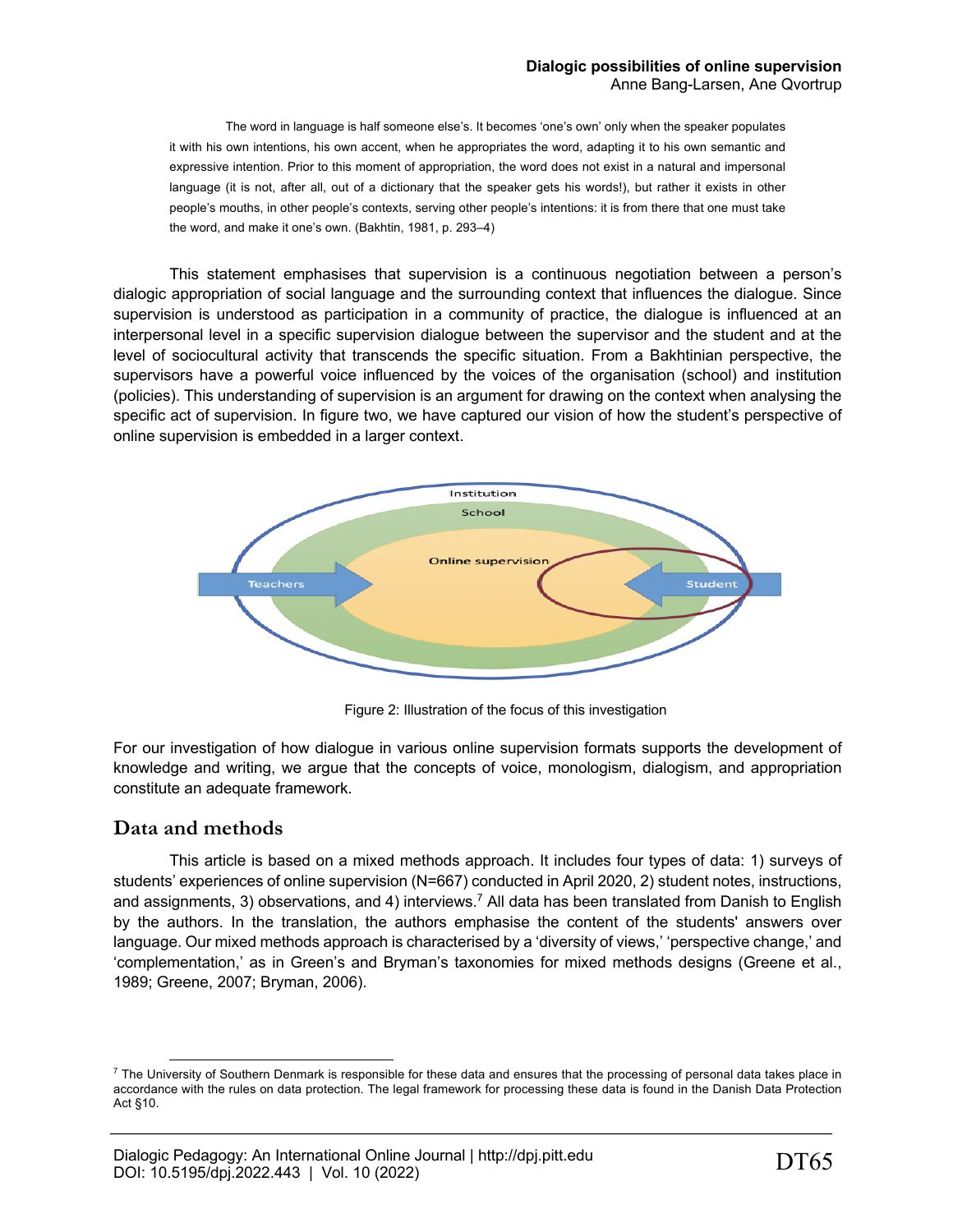Regarding the change of perspective, we tried to increase the breadth and depth of our analyses of students' online supervision experiences by moving among various perspectives or paradigms. Regarding complementation, we sought to expand and strengthen our interpretation by combining multiple data sources. This is evident in our selection of qualitative cases. We selected cases based on findings from the quantitative part of this study that showed some discrepancies with previous studies described in the section on online supervision.

The survey data were collected as part of a research project on school closures (Qvortrup, 2020b). Of the total 3342 respondents, 677 3rd year students responded to the last section concerning the SRP (Specialised Study Project) and SOP (Multi-Subject Coursework). As shown in Table 1, on the status of the students' work on their SRP/SOP at the time of the data collection, 488 students (72.1% of the 3rd year students) were completing or had completed the SRP/SOP during school closures. The responses from these 488 students form the quantitative database of the study we are presenting in this article.

|                                      | Respondents | Percent |
|--------------------------------------|-------------|---------|
| I have not yet started to work on it | 2           | 0.3%    |
| I am working on it now               | 50          | $7.4\%$ |
| I finished it before school closures | 187         | 27.6%   |
| I finished it during school closures | 438         | 64.7%   |
| Total                                | 677         | 100.0%  |

Table 1: Third-year students' responses to the question: 'How far have you got with your SRP/SOP?'

Another central element of our data collection was based on qualitative data. In the spring of 2020, we collected data on three students selected to answer this article's research questions as part of a qualitative ethnographic doctoral project (Bang-Larsen, 2022). Data involved student notes, instructions, assignments, observation of online supervision, and interviews, as illustrated in Table 2. This part of the data was chosen to explore the discrepancies between the results of the quantitative part of the study and previous studies. As we discuss below, these discrepancies are related to accessibility and proximity.

| Student | Pseudonym | School      | Theme for<br>assignment        | Topics                               | Data: student notes, instructions and<br>assignment                                                                      | Data: observation                                                                                         | Data:<br>intervi<br>ews |
|---------|-----------|-------------|--------------------------------|--------------------------------------|--------------------------------------------------------------------------------------------------------------------------|-----------------------------------------------------------------------------------------------------------|-------------------------|
|         | Mira      | School      | The<br>rebuilding<br>of Rwanda | History<br>and<br>Social<br>Sciences | Instructions for assignment.<br>Student notes after 7 days of work<br>Student notes from supervision<br>Final assignment | Observation of 2* online<br>supervision sessions<br>(Zoom)<br>5* email threads<br>Dates for 9 phone calls | 2<br>intervi<br>ews     |
|         | Siv       | School<br>2 | Swinging<br>bridges            | Math<br>and<br>Physics               | Instructions for assignment<br>Student notes after 7 days of work.<br>Student notes from supervision<br>Final assignment | Observation of $2^*$<br>supervision sessions<br>(Google Meet, Messenger)<br>$6*$ email threads            | 2<br>intervi<br>ews     |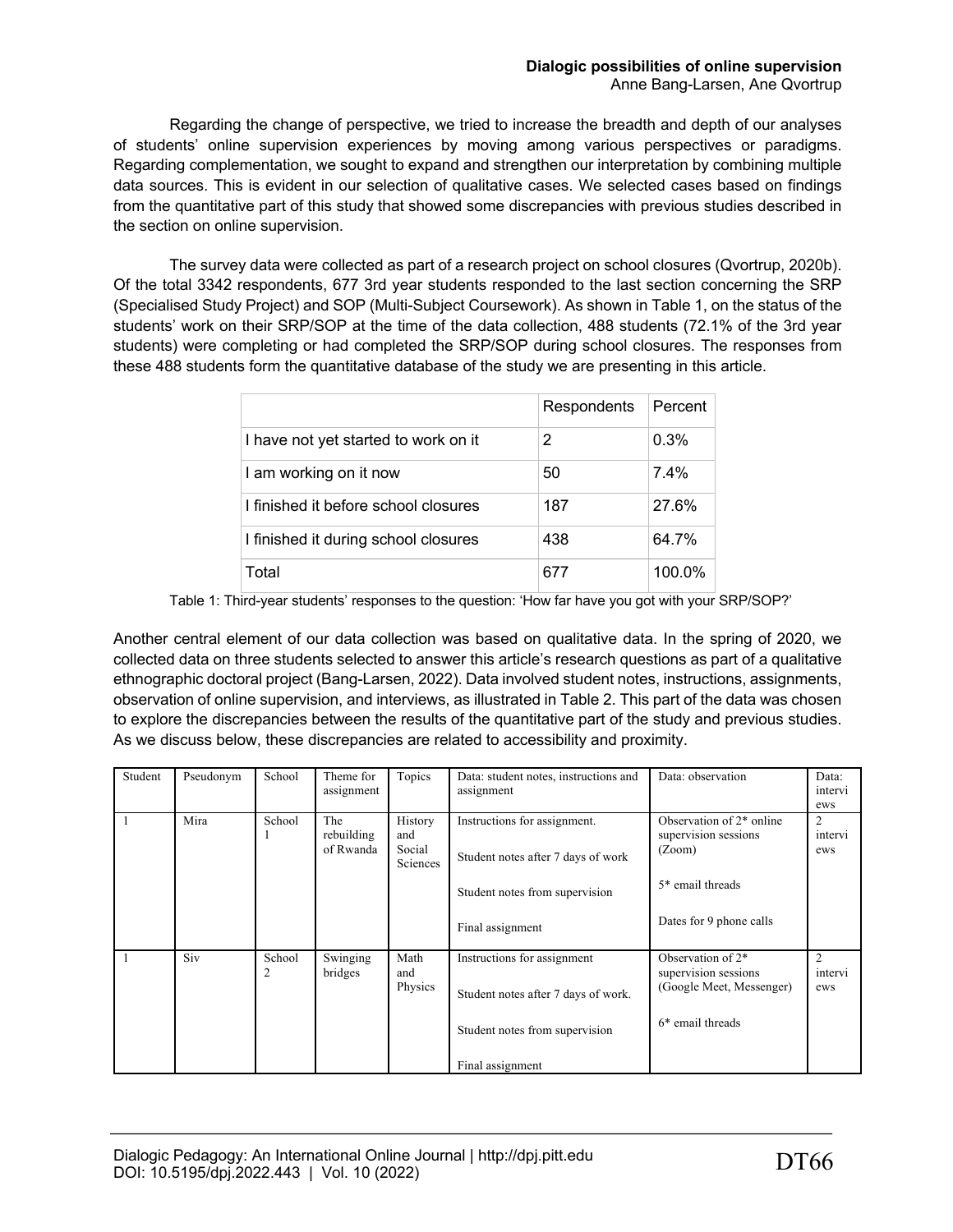# **Dialogic possibilities of online supervision**

Anne Bang-Larsen, Ane Qvortrup

| Sofia | School | Terrorism<br>– focus on<br>Dirty<br><b>Bombs</b> | Physics<br>and<br>Social<br>sciences | Instructions for assignment.<br>Student notes after 3 days of work | Observation of 2 <sup>*</sup> online<br>supervision (1 Messenger<br>and 1 Google Meet) | intervi<br>ew |
|-------|--------|--------------------------------------------------|--------------------------------------|--------------------------------------------------------------------|----------------------------------------------------------------------------------------|---------------|
|       |        |                                                  |                                      | Student notes from supervision                                     | $7*$ email threads                                                                     |               |
|       |        |                                                  |                                      | Final assignment                                                   |                                                                                        |               |

| Table 2: Data presenting the qualitative research |
|---------------------------------------------------|
|---------------------------------------------------|

Data from the online supervision consisted of written exchanges (e.g. data from Messenger), supervision meetings using video, and notes students made during audio-based supervision such as phone calls (Hastrup, 2012). Data and methods for selecting data were based on the online supervision in the three formats that were used during the SRP/SOP supervision, following the students' perspectives (Bang-Larsen & Qvortrup, 2021). The analysis of supervision data focused on describing how the dialogue evolved in a given online format. Semi-structured interviews with the students were conducted within two weeks after the supervision incidents. The students were asked to describe their experience of supervision. The interviews were transcribed, coded, and analysed as documents that formed a part of the student's accounts, along with our observations, student notes, and assignments (Bang-Larsen & Qvortrup, 2021). Finally, we collected documents produced by the students, including notes from supervision, the assignment in progress and the final assignment. For this part of the study, 3 students were chosen from the 9 students engaged in a larger research study (Bang-Larsen, 2021). The cases were selected because they represented three very different cases of online supervision (Cresswell, 2017), using three different online formats. Furthermore, data from these studies yielded the thickest data (Geertz, 1973). In the analysis, students, supervisors, and schools are anonymised. Data were collected with the participants' consent.

# **Methodological approach – researching dialogue in online supervision**

We present our strategies for analysing our data, which combine the perspectives from the theoretical framework with our methods for data analysis. Our analytical approach may be described as what Bryman (2016) and Schwartz-Shea and Dvora (2012) call an abductive approach (Bryman, 2016; Schwartz-Shea & Dvora, 2012). This strategy focus on how disturbances or conflicts in various sources (e.g. qualitative and quantitative data) are used to suggest further exploration. Using this strategy we analysed the survey data in exploratory and descriptive ways, to develop preliminary hypotheses, and to complete the qualitative analysis, respectively.

The qualitative data were investigated through narrative analysis, as understood in the tradition of Riessman (2008). When analysing the narratives we focused on two aspects:

- 1. We present our investigation into how supervision, in various online formats, is influenced by time and place.
- 2. To expand this investigation, to explore the different forms of online engagement, we analyse the dialogues during online supervision from a Bakhtinian perspective.

The first part of our narrative analysis was shaped by the results of a study of online supervision formats presented by Bang-Larsen and Qvortrup (2021). The accounts were coded and analysed according to Ongstad's categories of time, space, form, content and function (Ongstad, 2013).

| Research | Questions for observation | Data |
|----------|---------------------------|------|
| category |                           |      |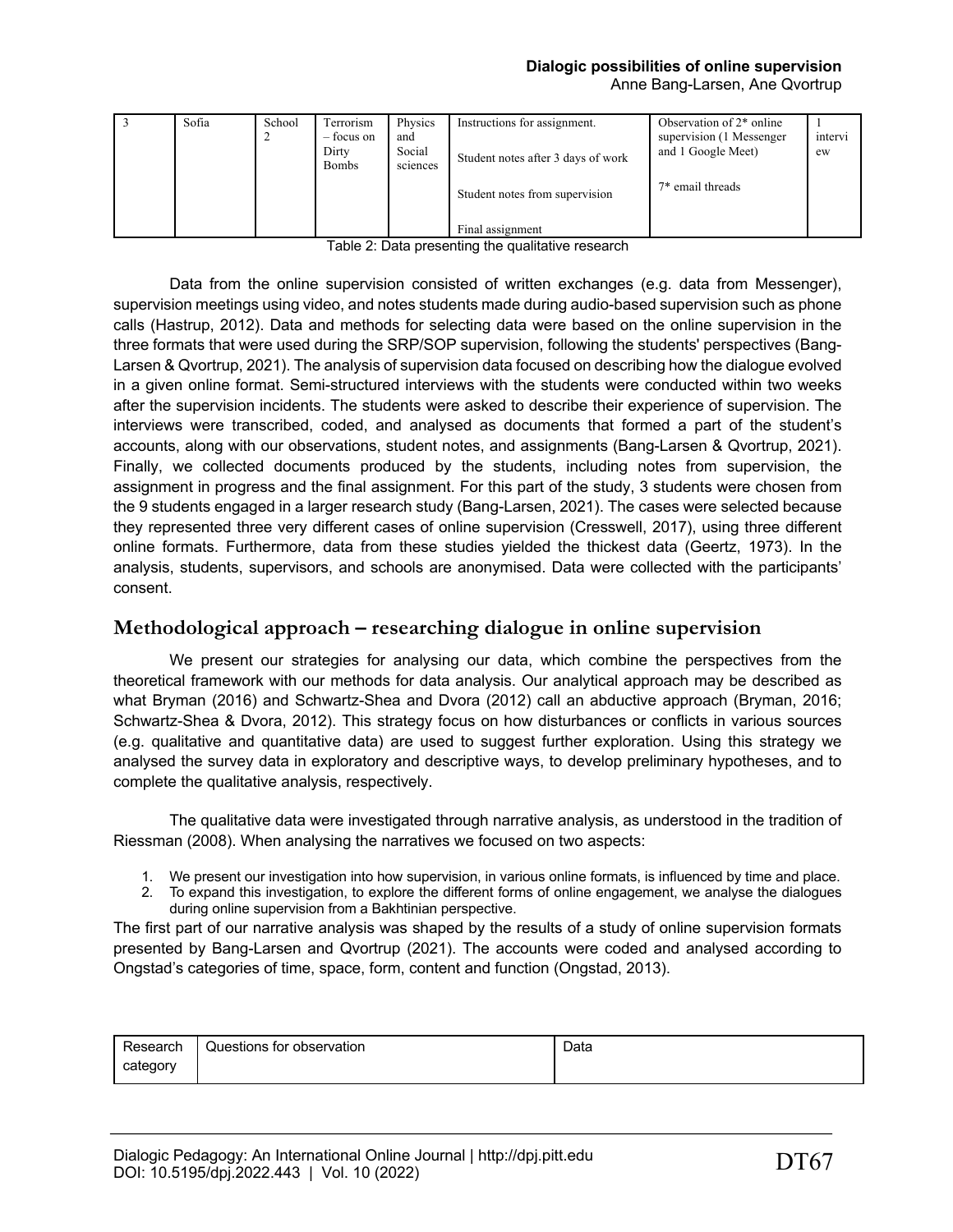**Dialogic possibilities of online supervision**

Anne Bang-Larsen, Ane Qvortrup

| Time            | When is the supervision taking place?<br>Synchronous/asynchronous communication                                             | Video- audio- and online text-based<br>observation of supervision                                                               |
|-----------------|-----------------------------------------------------------------------------------------------------------------------------|---------------------------------------------------------------------------------------------------------------------------------|
| Space           | In which virtual space is the supervision taking place?<br>Which physical spaces are represented during the<br>supervision? | Video-based observation of supervision                                                                                          |
| Form            | What characterises the format of the online<br>communication?                                                               | Video- audio- and online text-based<br>observation of supervision                                                               |
| Content         | What is the content of the dialogue?                                                                                        | Video- audio- and online text-based<br>observation of supervision<br>Notes from the student<br>Assignments<br><b>Interviews</b> |
| <b>Function</b> | How does the student understand the purpose of the<br>supervision session?                                                  | Video- audio- and online text-based<br>observation of supervision<br><b>Interviews</b>                                          |

Table 3: Illustration of the research categories and data used for the study

To investigate the development of dialogue during supervision, Bakhtin's dialogical framework categories were added to the analysis of the micro-processes of the dialogue. The analysis of the feedback is partly informed by Hattie and Timperley's levels of feedback (2007).

| Categories for observation in<br>the supervision dialogues | $Content - Level of$<br>feedback | Identified voices | Dialogue/monologue | Signs of appropriation |
|------------------------------------------------------------|----------------------------------|-------------------|--------------------|------------------------|
| Sequences                                                  |                                  |                   |                    |                        |
| Sequence $1$ – opening                                     |                                  |                   |                    |                        |
| sequence                                                   |                                  |                   |                    |                        |
| Sequence $2 -$                                             |                                  |                   |                    |                        |
| Sequence 3                                                 |                                  |                   |                    |                        |
| Sequence $4 - closing$                                     |                                  |                   |                    |                        |
| sequence                                                   |                                  |                   |                    |                        |

Table 4: Illustration of research categories

# **Findings**

In this section we first present our findings from the entire quantitative data set, with a focus on the use of online formats and the student experience of supervision. Then we present the coding and findings of the narrative analysis, to explore the dialogical characteristics of the various online supervision formats.

As shown in table 5, a great variety of online supervision formats were used.

|          | Percent |
|----------|---------|
| On Skype | 2.8%    |
| On Teams | 36.3%   |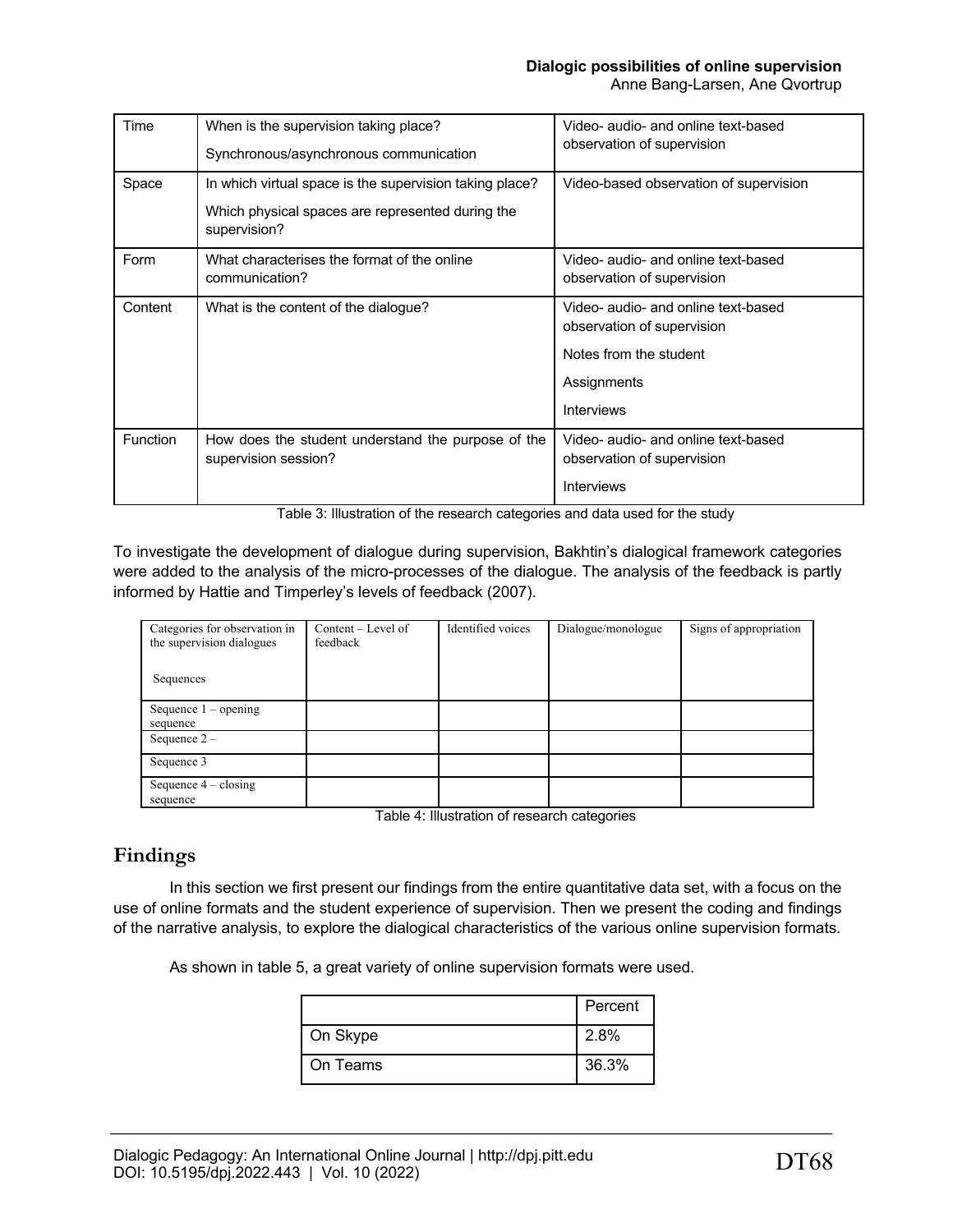| On Zoom                          | 1.4%  |
|----------------------------------|-------|
| By telephone                     | 23.7% |
| By email                         | 27.9% |
| On my school's learning platform | 44.7% |
| Other                            | 32.6% |

Table 5: 3rd-year students' answers to the question, 'What media/platforms were used for the supervision?' (you may select more than one)

A majority of students stated that they were supervised via the school's usual teaching platform, and the second-most used was the Microsoft Teams platform, which is a communication and collaboration platform that has an application for video meetings with a chat feature and file storage. Also, many students were supervised via email and telephone. Thus at least three online supervision formats were used: asynchronous written supervision (teaching platform and email), synchronous audio supervision (telephone) and synchronous video supervision (Teams, Skype and Zoom).

Table 6 shows the students' general experiences of the supervision as it took form after the transition to online settings (see Theoretical framework).

|                      | Percent |
|----------------------|---------|
| Not at all           | 8.9%    |
| To a reduced extent  | 27.4%   |
| Neither/nor          | 17.1%   |
| To a moderate extent | 25.8%   |
| To a large extent    | 18.6%   |
| Don't know           | 2.3%    |
| Total                | 100.0%  |

Table 6: 3rd year students' answers to the question: 'I have a good access to receive supervision while working on my SRP/SOP'

Table 6 shows that the online supervision did not meet all students' expectations. Just under half of the students (44.4%) found that they had good, or somewhat good access to supervision, whereas a little over a quarter (27.4%) found that this was the case to a reduced extent, and 8.9% indicated that this was not at all the case. In the open ended comments following this survey question, it is stressed by a majority of the students that they felt particularly challenged by three factors: 1) personal contact with the teacher, 2) the possibility of on-demand supervision when needed and 3) the experience of being part of a working community with the possibility of peer-to-peer guidance.

As we dove into the responses to the open-ended questions that extend the questions presented in Table 6, we reached a better understanding of the factors that helped to determine students' assessment of their opportunity for supervision. However, these answers not only presented a picture of the students' assessment of their opportunity for supervision but also explicitly and implicitly gave us an idea of students' expectations of supervision. Three themes of interest for this research emerged in the responses.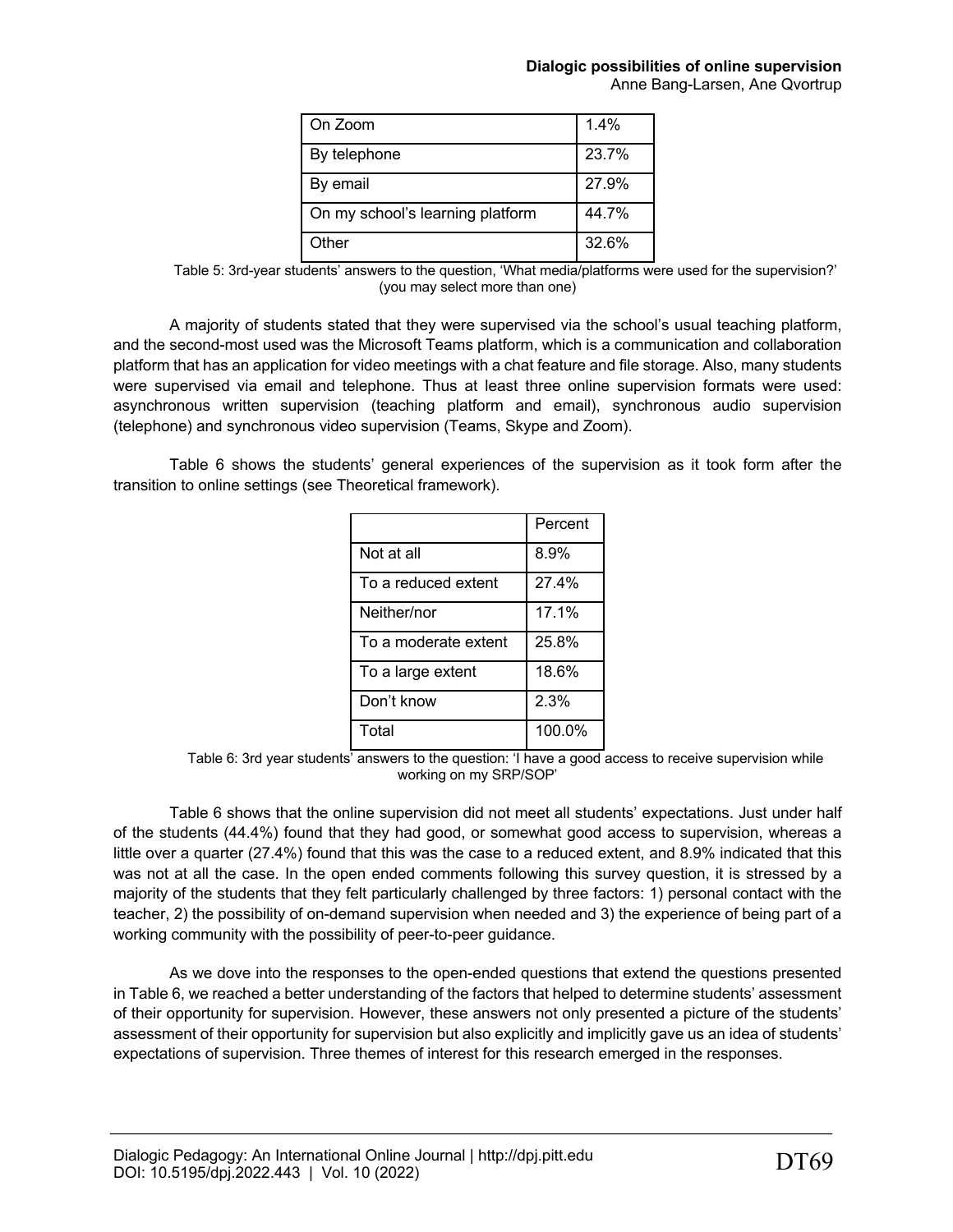The first theme relates to the presence and dynamic dialogue. This theme includes a number of statements that address the unsatisfactory temporal dynamics. One of the students stated 'It is really hard when you write an email to your supervisor and you have to wait several days for an answer.' However, the question of time is related not only to response time but also to a lack of immediacy in relation to contact, 'e.g. if you hit a wall and are not able to get started again,' as one of the students put it. Another student explained that 'I had to write to them first and then I had to wait some time for an answer.' In addition to time, presence is linked to physical presence. One student noted that 'It's all very difficult when you cannot see each other's body language,' whereas another explained that 'It is not as easy to understand your supervisor when he is not in the same room and you can actually face each other,' and a third student suggested that 'The lack of presence may mean that you are not asked as many questions, which also means that the depth of the interaction is reduced'. This student significantly correlates visual closeness to the possibility of depth: 'All in all, one just needs to see the teacher and get answers, instead of writing on the internet.'

The second recurring theme in the open answers addresses depth, as opposed to surface. One student explained that 'it is difficult to find the head and tail of where to start. Then it is confusing to receive various messages and documents that you cannot find later if you need them.' Another student with a similar focus explained that 'a lot can be misunderstood when writing it,' and similarly, other students wrote that 'it is difficult to communicate properly so that one is sure that one's teacher understands what one is saying' and 'it is not so easy to explain to the teachers what exactly you think in relation to what you need help with'. According to one student, this may be due to the fact that 'the answers were often short and did not help much.'

Finally, a number of students indicated that the supervision normally referred or related to wider learning circles, or that in some way, they remind them of, or confirm the students' relationship to the institution as a learning community. One of the students explained that 'you do not have the same opportunity to ask classmates, etc. for advice'. Another student describes the feeling that 'you are completely alone with it'.

# *Three students' accounts of their experiences of various online formats*

The survey data made it evident that the students are receiving supervision and feedback in a wide range of online formats. The survey findings also indicated that students have very different experiences of supervision and feedback depending on the use of different formats. Our research informs us that online supervision demands an awareness of how various communication multimodalities may support online communication in a given format, and research emphasises the importance of the relationship between student and supervisor and suggests a focus on the informal aspects of supervision. The quantitative data address the questions of depth in supervision, which is of interest since research claims that textual feedback in online supervision has 'great potential' (Kumar & Johnson, 2017, p. 205). There also seems to be a gap between our data's addressing of time as a challenge, and research claiming that textual feedback in online supervision has great potential transcending time and space (Bengtsen & Jensen, 2015). In order to understand how students experience online supervision, it is interesting to explore the ambiguity of these themes (e.g. depth, time and space), which are addressed in the analyses of the qualitative data. In the following cases, we first present the results of our analyses of how the transformations of time and space affect the online format (form). Furthermore, we explore how the students experienced the content of their supervision. In doing this, we gained insight into the students' understandings of how dialogues in online supervision contributed to their writing.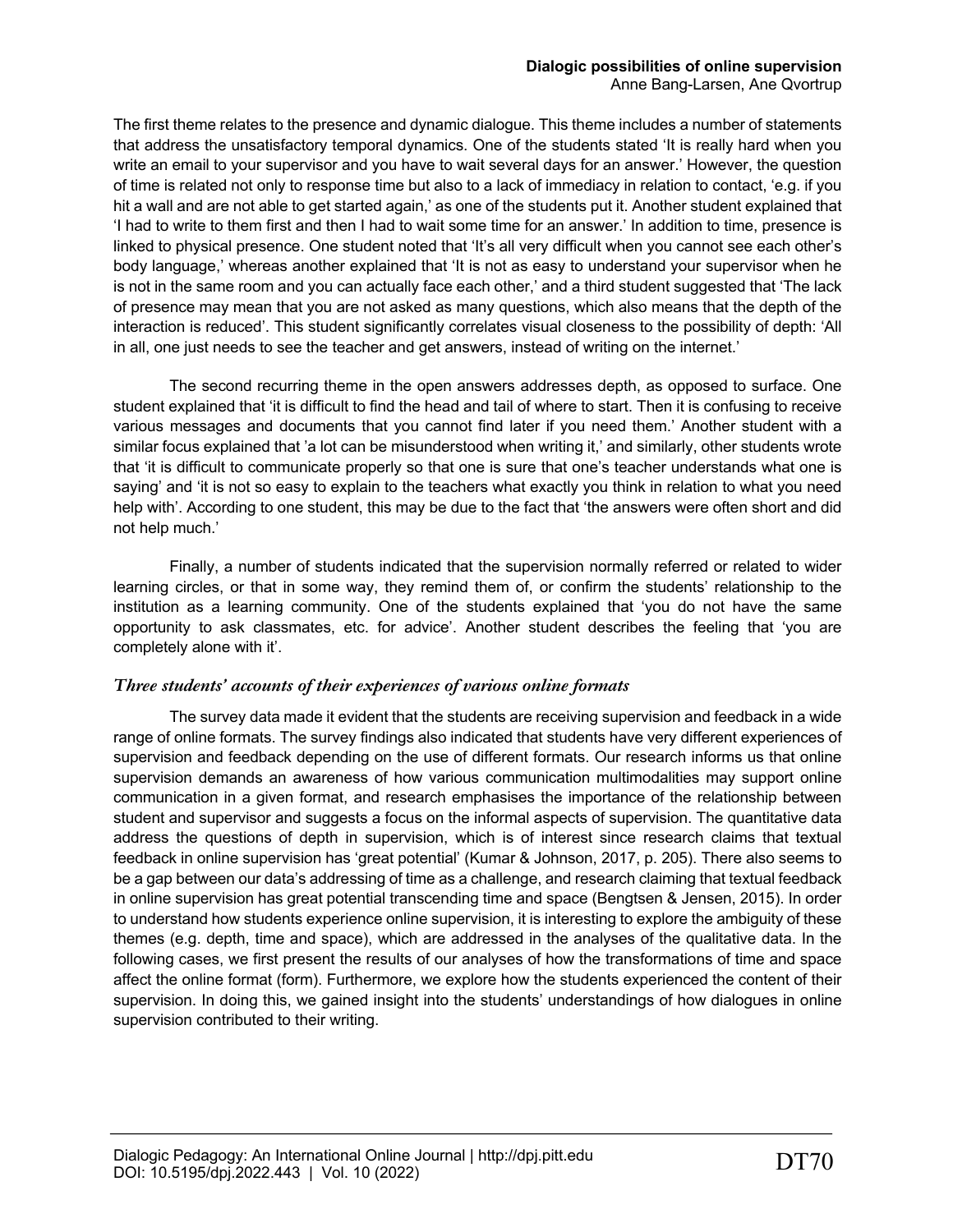# *Mira – an experience of video-mediated online supervision*

Mira was completing her final year of upper secondary school with a large project on the genocide in Rwanda (History and Social sciences). Mira had been at home for two weeks when she began her writing and entered the program of supervision. As shown in Table 7, Mira's supervision took various forms, but video-based online supervision was the dominant format. Two twenty-minute online meetings were scheduled for Mira and her two supervisors.

| Research category/<br>Format of<br>supervision | Time                                                                              | Space                                                    | Form                                         | Content                                        | Function                                                                                    |
|------------------------------------------------|-----------------------------------------------------------------------------------|----------------------------------------------------------|----------------------------------------------|------------------------------------------------|---------------------------------------------------------------------------------------------|
| Written online<br>communication                | Asynchronous<br>Used for immediate<br>requests for<br>supervision                 | Use of messenger $-$<br>invitation into private<br>space | <b>Questions</b>                             | Task                                           | Requests for<br>answers, instructions<br>and approval                                       |
| Audio-based online<br>communication            | Synchronous<br>Immediate                                                          | Private space                                            | $response -$<br>confirmation<br>/affirmation | <b>Task and Process</b>                        | Requests for answers<br>and<br>acknowledgement                                              |
| Video-based online<br>communication            | Synchronous<br>Immediate response,<br>but needs planning to<br>schedule a meeting | Private space                                            | Text oriented<br>Smalltalk                   | Task, process, self-<br>regulating, self-level | Requests for task-<br>level and process<br>discussions.<br>Requests for<br>acknowledgement. |

Table 7: Findings concerning Mira's experience of various online formats

The analysis of Mira's experience of the changed conditions with respect to time and space in supervision shows that Mira felt she had fairly good access to her supervisors, with which she was very pleased. It seems very important to Mira that she may have supervision at almost any time. She also emphasises that the use of online formats in some way intertwines the supervisors' space and her personal space.

I think online supervision has been awesome. I could call X at any time, and we spent hours on the phone (…) For some reason it also seemed quite relaxed, I sat at home in my room and there were not a whole lot of other students, waiting for me to finish or looking at me. We used screen sharing a lot, and then they [supervisors] read through passages and asked why I did this, and why I did that.... in this sense. (Mira, Interview)

As Mira emphasised in her statement, the video-based online format leaves the student in a comfortable private room with an experience of time as 'one's own.' In the second video-based online supervision session, Mira requested help at the task level. The session was scheduled halfway through her writing, owing to Mira's 'struggling with how to inform her investigation analytically by using economic theory, not just paraphrasing the theories' (as written in an email from Mira to her supervisors). By her request, Mira shows signs of appropriation, since the request echoes the voice of the supervisors in previous meeting, where they expressed concern about the taxonomic levels of her investigation. The online session opened with small talk about the process level and the student's well-being. Then the social science teacher addressed Mira's struggle (sign of a 'dialogical uptake' from the dialogue initiated by Mira). The supervisor invites Mira to share the screen, and the dialogue evolves around paragraphs written by the student: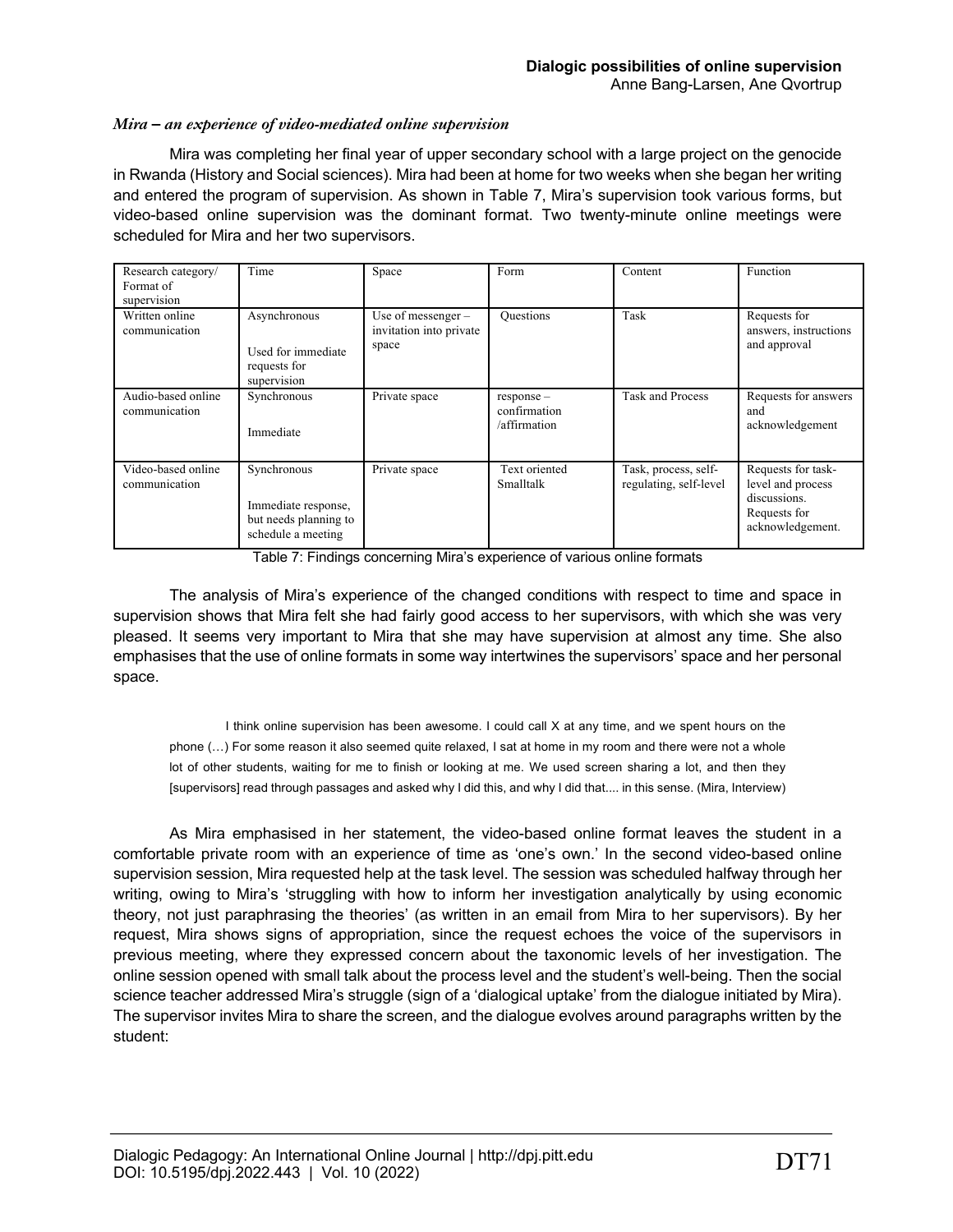…in your analysis you use descriptions of strategies used by Rwanda's government to evolve economic growth, particularly nation branding. Analysing this, you need economic theories, and I see that you use the book, *International economics*. Which theoretical conclusions from this chapter are you planning to draw on? (Mira, video-based observation)

Instead of imposing a teacher-driven monologue concerning relevant theories and concepts, the teacher uses Mira's text to invite her to explore the analytical possibilities of the framework Mira presented. As the dialogue evolves, Mira finds a way to elaborate on the analysis, by using the theoretical framework to analyse Rwandan government strategies for economic growth through nation branding. The supervisor mentions another theory from the book, Rostow's strategies for economic growth, and Mira decides to look into that as well. Mira's description of this supervision dialogue as contributing to her writing process may partly be explained by the use of screen sharing as a tool qualifying a dialogue closely related to Mira's text. The active use of the text Mira produced prompts a scaffolding dialogue. And in the final assignment, we see that Mira integrated the teacher's suggestion, which may be understood as another sign of appropriation.

At the conclusion of the online supervision, the supervisor asks Mira to recapitulate what she needs to do next. Mira informs her supervisor of her plans, and according to the observation, she emphasises the key parts of the dialogue. This part of the session addresses feedback at a self-regulating level. The supervisor's question is encouraging Mira's planning of the process and her ability to address the work in front of her. Mira ends with a sigh, emphasising that she still has work to do. Since the format allows the supervisors to see the expression on Mira's face and hear her tone of voice, the two supervisors respond to this by stating, 'You look as though this is a bit overwhelming?'. Mira responds to this, confirming that it is a bit overwhelming, but she indicates an awareness that this is expected in this part of the process. The supervisors confirm this, and add, 'but you are a fighter, a hard-working bright student, we know you can do this,' after which the meeting ends. This is clearly feedback at the self-level. Concerning the student's understanding of the function of supervision, feedback at the self-level turns out to be central and is a recurring feedback strategy throughout feedback provided to Mira. This sort of feedback may be understood as an attempt to meet and acknowledge the student as a person, in the sense that the feedback is dialogically oriented, but not towards the actual task. Nevertheless, Mira emphasises the value of this response:

I could call them [supervisors] at any time, and just have a short chat… ask how things were going.... or if I had a quick question. In that sense it has been very good.... very informal...the idea that someone cares about you and is interested... They believed in me, and I had the feeling of being seen. (Mira, interview)

In this passage, Mira addresses her use of the satisfying audio-based online formats and also her need to be acknowledged as a student making her way through the difficult process of writing this assignment. She emphasises the importance of informal communication and the personal interest evidenced by the use of a communication platform involving a private space and private time. The private room and the voices of supervisors as private persons, seem important to the dialogue. And Mira emphasises how the feedback at the self-level encourages her to work. The data underlines that in this case, audio- and video-based online communication privileges this kind of feedback.

### *Siv – an experience of written online communication*

Siv's SRP covers mathematics and physics, and she was investigating swinging bridges. All her supervision was carried out online. Siv's supervisors used written online communication only. They used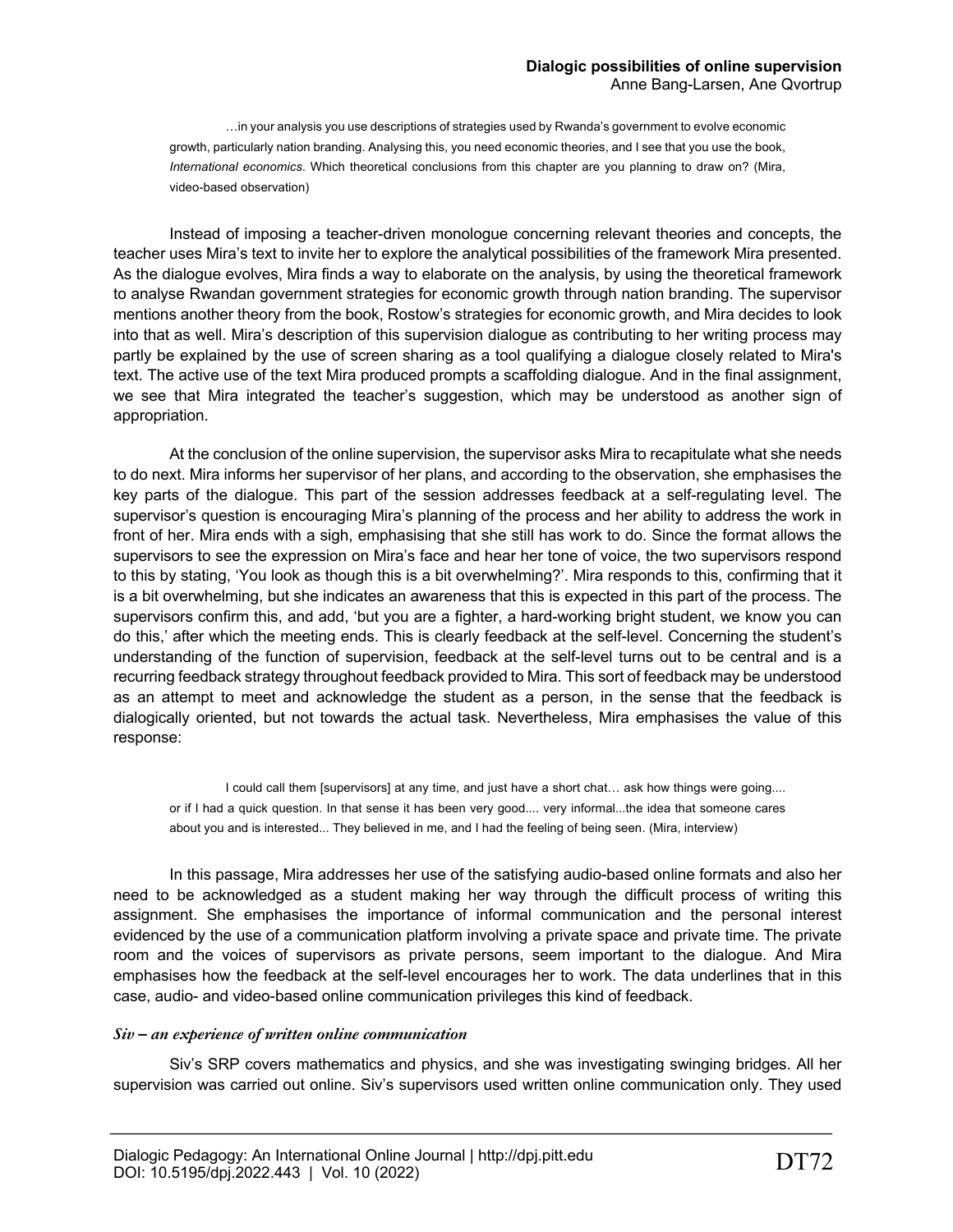text messaging on Messenger, based on the argument, that the potential of this platform is related to the possibilities of tracking text and order of communication.

| Research category/<br>Format of supervision | Time                                                          | Space                                                                                                                                               | Form                                           | Content                                    | Function                                                                                                                    |
|---------------------------------------------|---------------------------------------------------------------|-----------------------------------------------------------------------------------------------------------------------------------------------------|------------------------------------------------|--------------------------------------------|-----------------------------------------------------------------------------------------------------------------------------|
| Written online<br>communication             | Asynchronous<br>Lack of response<br>Loss of time<br>appointed | No access to the space in<br>which the conversation<br>partners are<br>communicating.<br>Anonymous. Consequence:<br>experience of<br>noncommitment. | Communication<br>initiated only by<br>student. | Questions and<br>answers at task<br>level. | According to student,<br>supervision should<br>support writing<br>process and bring<br>new perspectives to<br>the research. |

Table 8: Findings concerning Siv's experience of various online formats

The online format chosen by Siv's supervisors, introduces another sort of 'presence' than the case of Mira, since it offers no visual access to the rooms from which the participants communicate, and thus no intertwining of the supervisors' and the student's personal spaces. Siv explained that because she had no access to the supervisors' physical space, they did not appear to be engaged in the supervision. Also, this format is partly asynchronous. According to Siv's account, these conditions of time and space are challenging. In her narrative, time is an ongoing issue: lack of time; presence and time; answering on time and time stolen from her, because she did not receive the supervision time that was assigned, according to the study plan. The changed conditions of time and space seem to be crucial for Siv's account of her supervision. One might characterise her narrative as a narrative of loss.

The supervision has been quite particular because it was only online, and my supervisors insisted on using the chat function of Messenger. Sometimes I felt that it was only me posing questions, and then they answered.... in that sense, it was not really a conversation, I really missed that they did not address the specific parts of my paper, but then again, they never looked at what I was writing.... it was just questions and answers. (Siv, interview)

Our analysis is focused on Siv's communication with her supervisors through the chat function of Messenger. Twice during the writing period, the two supervisors separately invited Siv to participate in online supervision using the chat function of Messenger. Siv could also contact her supervisors by email. The supervision chat opened with Siv posing a question about her given research question: 'Hi, why does it [research question] address Newton's laws in the plural form, isn't it just the second law that is relevant?' The question evidently addresses feedback at the task level. The supervisor is not answering immediately and Siv requests an answer twice, with '?' and 'what is the answer?'. After 15 minutes, the supervisor replies 'I assume that the 3rd law is also relevant for defining the constant of the spring'. Siv replies with an 'ok'. After another 10 minutes, the supervisor asks, 'Is that all for now?'. Siv confirms this and leaves the chat. During the second supervision session, this conversation pattern is repeated, this time with a focus on formal aspects of the assignment, which addresses the assignments abstract. The mathematics supervision primarily addressed the formal aspect of the assignment. Siv asked 'How long is a conclusion?', the supervisor answered, and Siv posed a new question concerning the text representations versus models. This was also a request for feedback at the task level. The conversation was clearly driven by questions from the student and responses that answer the questions, but do not promote conversation. In this sense, the conversation drew on a very restricted form of dialogue, but nevertheless, the conversation showed signs of limited uptake and appropriation, since the answers were important for the student's completion of the assignment. On the other hand, this may be interpreted as a result of following a teacher's monologue.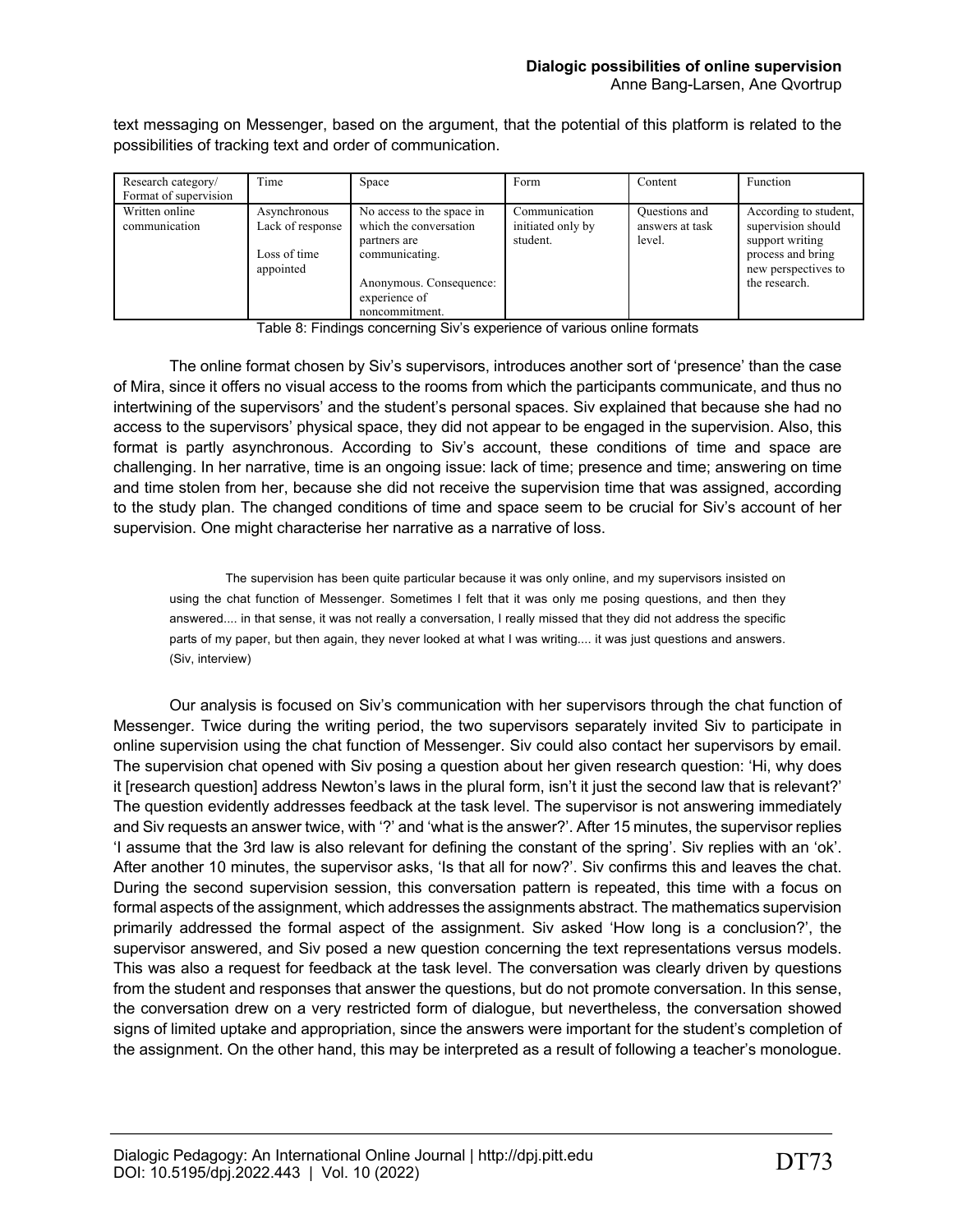Siv's case is significant since it demonstrated that text-based supervision is effective for replying to specific questions and confirming students on the task level. On the other hand, the data indicate a weakness of this online format, since it does not encourage conversation. Also, the format seems to focus on task-level feedback. In this sense, Siv's narrative reproduces some of the themes of the survey. She keeps returning to how the supervision disappointed her, and her expectations of supervision. Her narrative is echoing the voices of the school as an organization that has introduced the frames for supervision. Furthermore, her narrative is referring to the voices of students from other classes, and their stories of supervision, which from Siv's perspective, seem more useful. The interview addressed three aspects of supervision: 1. the desire to develop the dialogue, 2. to address the student's work at the text level, 3. to request supervision on the process – self-regulation – and perhaps even at the self-level:

The thing is, you may need supervision even though you are not aware of it. I only got supervision if I requested it, and I really wish that my supervisors reached out to me more, asked how things were working out for me, what I wrote about, whether things were okay (…) If we have had a video conference, it probably would have been much more committed... they could not just leave the room or remain silent. I really wish there was more conversation... if we had looked at what I had written, it may also have led to some sort of progress. (Siv, Interview)

With words and expressions such as, 'reach out to,' 'wish' and 'miss', Siv's statement emphasises her disappointment with the supervision. She emphasises the experience of supervision as superficial and disconnected from her need to engage in a developing dialogue that addressed aspects other than task level.

# *Sofia – an experience of text-oriented feedback*

Sofia's writing assignment addresses the topic of dirty bombs (Physics and Social studies). The choice of online format was left to her supervisors. Sofia's teachers offered two formats of online supervision: written online communication and audio-based online communication with screen sharing.

| Research<br>category/<br>Format of<br>supervision                 | Time                                                                                                                                  | Space                                                                                    | Form                                                                                                     | Content                                                                   | Function                                                                                                                          |
|-------------------------------------------------------------------|---------------------------------------------------------------------------------------------------------------------------------------|------------------------------------------------------------------------------------------|----------------------------------------------------------------------------------------------------------|---------------------------------------------------------------------------|-----------------------------------------------------------------------------------------------------------------------------------|
| Written online<br>communication                                   | Asynchronous<br>Emphasises that<br>asynchronous interaction<br>leaves time for reflection and<br>formulating descriptions of<br>needs | No access to the<br>space in which the<br>conversation<br>partners are<br>communicating. | Communication<br>initiated by student.<br>Question/response                                              | Feedback at task<br>level, process<br>level and self-<br>regulation level | Format is seen as offering<br>the option to<br>communicate challenges<br>prior to online meeting.<br>Plus, option for fast reply. |
| Audio-based<br>online<br>communication<br>with screen-<br>sharing | Synchronous<br>Immediate answers.<br>Opportunities to evolve a<br>developing dialogue in an<br>undisturbed time frame time            | Participation from<br>private space-safe<br>zone<br>Access to voice                      | Dialogue initiated<br>by, and developed by<br>all parties involved.<br>Screen-sharing as<br><b>basis</b> | Feedback at task<br>level, process<br>level and self-<br>regulation level | Format seen as option for<br>developing the project.<br>Format seen as option for<br>explanations of difficult<br>elements.       |

Table 9: Findings concerning Sofia's experience of various online formats

The findings in the first part of our analysis confirmed that Sofia experienced a scaffolded supervision process, where the online format supported her writing process. Sofia particularly emphasised that she found the possibility of online screen sharing supportive. The format is enabling the simultaneous presence of both students and supervisors synchronously in time. Also, the format is enabling the sharing of the text establishing a sort of common ground or shared space. Contrasting the survey data, Sofia's narrative is remarkable in stressing time as a resource.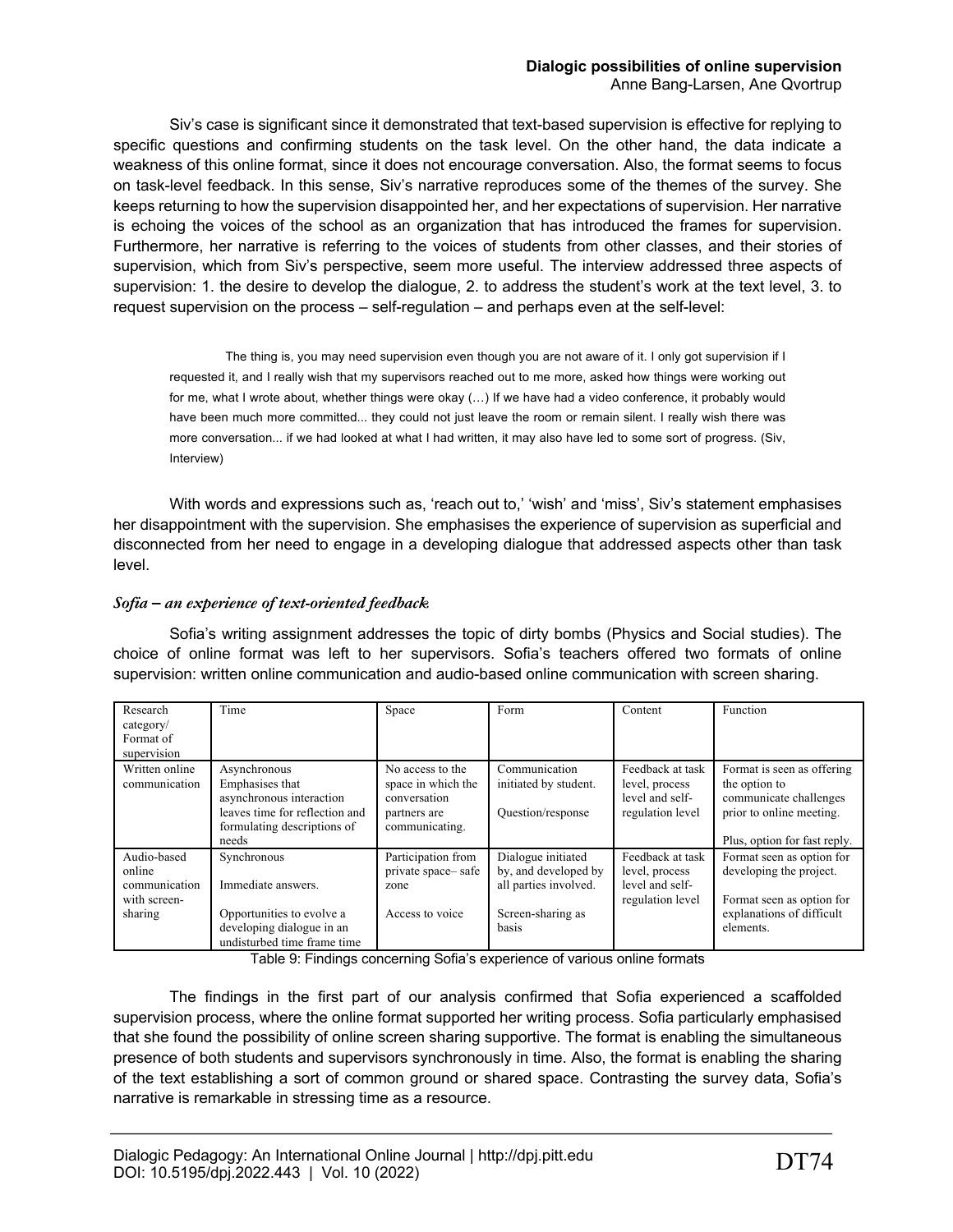I had great difficulty with this project... how to present the possible use of a dirty bomb. For this, my physics supervisor was a great help. He set up a meeting in Google Meet with screen sharing, and we went over our case, discussed the calculations and how to present it. (Sofia, interview)

The analysis focused on two different supervision events and two different formats, since the supervisors switched between them, depending on the content addressed. The paragraph above is from observed online supervision between Sofia and her physics teacher. The session took place on day 3 and was scheduled for half an hour. The teacher started by addressing her writing 'How are you... what have you focused on in the beginning?' Sofia replied that she had made a good start and that she was currently engaged in presenting the case, about which she was a bit confused. The supervisor asked whether he could see her work, and Sofia launched screen sharing. Sofia focused the screen on her presentation of the case and her preliminary calculations, and the teacher asked how she collected her data. Sofia replied, and the supervisor explained that she needed to add this explanation to that which was already presented, as a sort of metatext. This case also illustrates how screen sharing may be used as a focal point to explore a students' written text and thereby access the student's voice and dialogue initiated by the student. The supervisor added to the writing of the student and gave instructions that improved statements the student already made. In the final assignment, we see signs of appropriation, since the case was scaffolded by a metatext that commented on access to data and data development. The session closed with the supervisor's response combining the process- and self-regulation levels, and a concern whether the problem was clear to Sofia, and whether she knew how to move forward with her assignment.

Sofia was concerned about the part of the assignment that involved the social sciences. Sofia asked how much she needed to account for the theories before including them in a discussion. Sofia started by addressing this concern in a session on Google Meet, on day seven of her writing. At this point in the process, Sofia had been down with the flu for two days, and she felt a time pressure, which troubled her. The supervisor began by asking about her health, and Sofia responded. In the interview, Sofia explained that she found such parts of the supervision 'a sort of personal investment,' apparently the sort of informal dialogue that the quantitative data set indicated that students want. Next, the supervisor asked whether she had made a schedule for her writing days, and whether they should start by looking at it. Together, they discussed the process, and the challenges Sofia had in front of her. The supervisor approved her plan and suggested that she should spend the rest of the day finishing the section that introduced the theories and then email it to him, for comments. The supervision showed a sensitivity to the student's voice and an awareness of the importance of dialogical uptake, based on both text and spoken expression. When we look at the data from the interview, it is evident that the student has found that the supervision meeting met her expectations:

My social sciences teacher really helped me out. He helped me by expressing some of the parts I struggled with... I emailed it to him, and he read it, and helped me out find ways to shorten it, what I could leave out, and so on. (Sofia, interview)

In Sofia's case, it is remarkable that the supervision combined various formats, depending on the content and the feedback requested. Feedback addressed task, process, and self-regulating levels, but throughout the supervision, we found no sign of feedback at the self-level. The use of an online format that combined audio and screen sharing clearly supported the opportunity to engage in dialogue related to the text. Furthermore, the format left the possibility of an engaging dialogue meeting the student's request for an immediate response. However, the impact of the format on the dialogue is of interest, since in this case, the dialogue was far more concerned with the written text shared on the platform than in Mira's case. One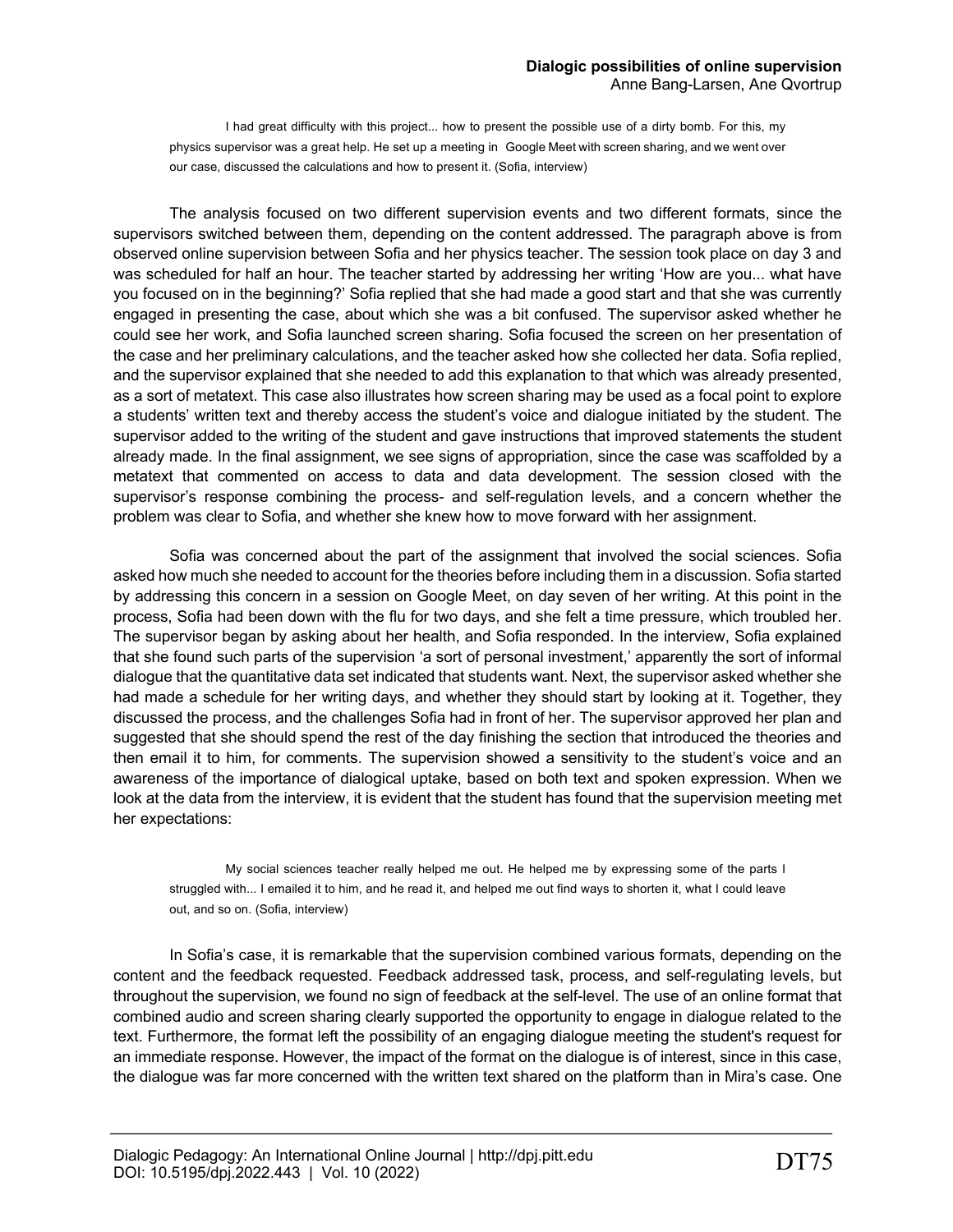might assume that the absence of the video-mediated picture of the student-directed the feedback more towards the process and the task, and less towards feedback at the self-level.

# **Discussion**

In this article, we examined how the supervision of major written assignments at Danish upper secondary schools took place during the mandatory school closures to prevent the spread of Covid-19. This article was built on a communicative approach to teaching and didactics, based on the premise that education and teaching are constantly renegotiated and re-established in response to context. We focused on how dialogical interaction in various online supervision formats supports the development of knowledge and writing among upper secondary students.

Research in this field is ambiguous in terms of our understanding of how online supervision may contribute to knowledge-development and the writing process, but part of the existing research emphasised the importance of attending to the affordances of the various online formats. This awareness was incorporated into our research design, which focused on how the students experienced the various online supervision formats. The two data sets showed a great variety in the use of different formats and very significant differences in the student's experiences of online supervision. The quantitative data suggest that at least three online supervision formats were used: written asynchronous supervision (a teaching platform and email), synchronous audio supervision (telephone), and synchronous video supervision (Teams, Skype and Zoom), and they also determined three themes that we investigated further in the qualitative data. The first is presence and dynamics in dialogues, the second is the depth of the dialogue and the third is learning circles. The qualitative data informed us of the student's perspectives on online supervision and highlighted that students emphasise the relationship established through dialogue when using online formats. From the student's perspective, a lot more than feedback on their actual writing is at stake, and they emphasise attention to the psychodynamic dimensions. Through the students' accounts, we learned of the importance of the relation-building dialogue, understood as symmetrical dialogue that expresses an interest in the student and the student's perspective. The data also informed us that students value time as a condition for engaging dialogue, access, and timeliness. Finally, the students' accounts addressed text-oriented dialogue and feedback that leads to in-depth dialogue. These results suggest that complimentary feedback at the self-level may be particularly important in the context of online writing assignments, where building self-confidence and self-efficacy is crucial for self-regulation and knowledge retention.

The dialogical perspective on online supervision proved to be important for gaining an understanding of why students find online supervision so radically different from face-to-face supervision. An important insight that emerged from our study is that the various online supervision formats offer very different features for developing student writing. Sometimes, supervision may be directed at a specific task, and the students request clear instructions or on-demand supervision. At other times, the students request text-oriented feedback, which demands active involvement with student-produced texts. And at other times, the students ask that the supervision address psychosocial dynamics, and it turns out that the supervision format must enable the sense of a personal relationship with the teacher.

In Scandinavia, most studies of students' work on large written assignments in upper secondary school have focused on literacy. Recent studies have favoured face-to-face supervision of written assignments. In this article, we have tried to shed light on online supervision. Our research suggests that an awareness of the different dialogical potentials of the various online formats may qualify the use of these tools. Data showed, that in some aspects online supervision enhances the students' sense of managing their work on the assignment. But data also showed, that improving the dialogic dimensions of online supervision of upper secondary school students is challenging for the supervisors.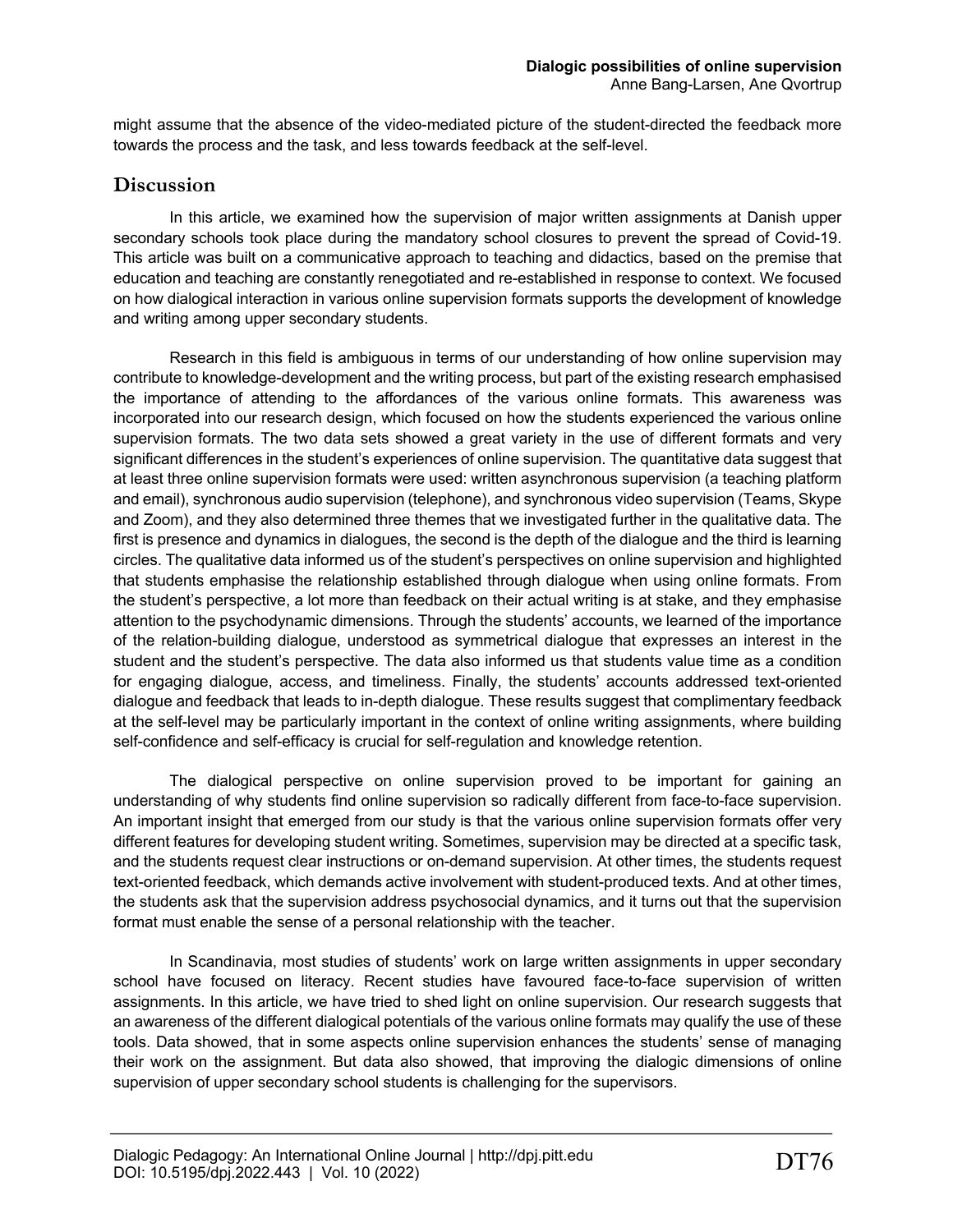# **References**

- Al Fadda, H. (2019). The Relationship between Self-Regulations and Online Learning in an ESL Blended Learning Context. English Language Teaching, 12(6), 87-93
- Asplund, S.-B., Olin.Scheller, C. & Tanner, M. (2018). Under the teacher's radar: Literacy practices in task-related smartphone use in the connected classroom. L1-Educational Studies in Language and Literature 18: 1-26
- Bakhtin, M.M. (1981). The dialogic imagination: four essays by M. M. Bakhtin, Edited by: Holquist, M. Austin, TX: University of Texas Press. (C. Emerson and M. Holquist, Trans.
- Bakhtin, M.M. (1986). Speech genres and other late essays, Edited by: Emerson, C. & Holquist, M. Austin, TX: University of Texas Press
- Bang-Larsen, A. (2022). Vejledning et drama i flere akter. Ph.D.-afhandling, Syddansk Universitet, Institut for Kultur og Medier.
- Bang-Larsen, A., & Qvortrup, A. (2021a). Virtuel vejledning under Corona-krisen. Tidsskriftet Læring Og Medier (LOM), 14(24).
- Bastalich, W. (2017). Content and context in knowledge production: a critical review of doctoral supervision literature, Studies in Higher Education, 42:7, 1145-1157. DOI: 10.1080/03075079.2015.1079702
- Bierema, L.L., Merriam, S.B. (2002). E-mentoring: Using Computer Mediated Communication to Enhance the Mentoring Process. Innovative Higher Education 26, 211–227 https://doi.org/10.1023/A:1017921023103
- Bengtsen, S. & Jensen, G. (2015). Online supervision at the university A comparative study of supervision on student assignments face-to-face and online. Tidsskriftet Læring Og Medier (LOM), 8(13): https://doi.org/10.7146/lom.v8i13.19381
- Benmore, A. (2014). Boundary Management in Doctoral Supervision: How Supervisors Negotiate Roles and Role Transition Throughout the Supervisory Journey. Studies in Higher Education, doi:10.1080/03075079.2014.967203
- Bjørndal, C.R.P. (2008). Bak veiledningens dør: Symmetri og asymmetri i veiledningssamtaler. Tromsø: Universitetet i Tromsø.
- Boud, D., Lee, A. (2005). 'Peer Learning' as Pedagogic Discourse for Research Education. Studies in Higher Education 30: 501–16. doi: 10.1080/03075070500249138
- Brown, G., & Atkins, M. (1988). Effective teaching in higher education. London: Methuen
- Bryman, Alan (2006). Integrating quantitative and qualitative research: How is it done? Qualitative Research 6: 97–113
- Bundsgaard, J. (2005). Bidrag til danskfagets it-didaktik med særligt henblik på kommunikative kompetencer og på metodiske forandringer af undervisningen. Odense: Forlaget Ark
- Christensen, T., Elf, N., Hobel, P. & Qvortrup, A. (2018). Introduktion: Didaktik i udvikling. I Christensen, T., Elf, N., Hobel, P., Qvortrup, A. & Troelsen, S. (red.). Didaktik i udvikling (s. 9-25). Århus: Klim
- Christensen, T.S., Elf., N. & Krogh, E. (2014). Skrivekulturer i folkeskolens niende klasse. Odense: Syddansk Universitetsforlag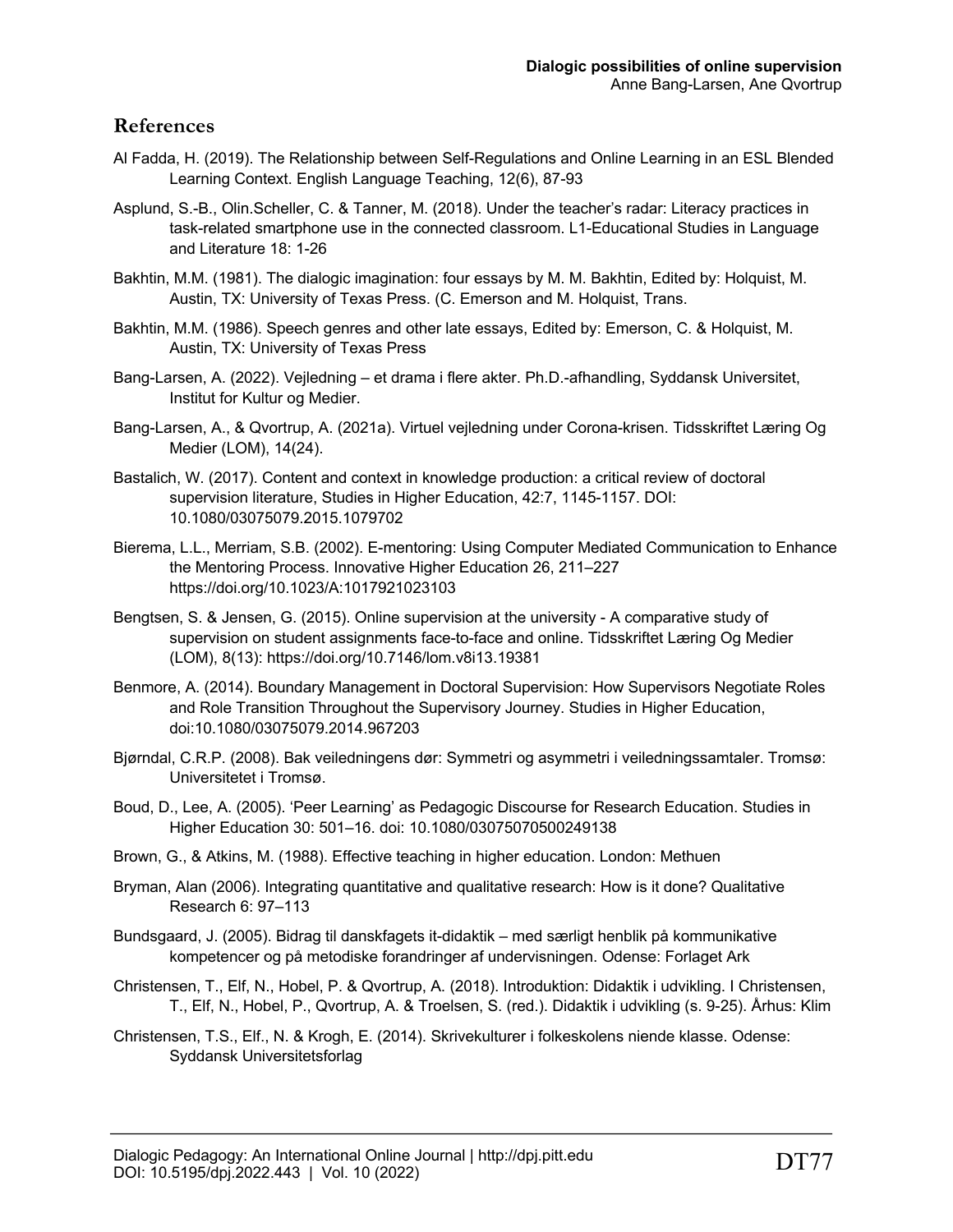- Chung, L.-Y. (2015). Exploring the Effectiveness of Self-Regulated Learning in Massive Open Online Courses on Non-Native English Speakers. International Journal of Distance EducationTechnologies 13(3): 61-73
- Clancy, D. S. & Sentance, M. (2020). Keeping Students Academically Engaged during the Coronavirus Crisis. Pioneer Institute for Public Policy Research. Retrieved December 23, 2020 from https://pioneerinstitute.org/pioneer-research/academic-standards-pioneer-research/keepingstudents-academically-engaged-during-the-coronavirus-crisis-part-one/.
- Creswell, J.W. (2017). Qualitative Inquiry & Research Design: Choosing among Five Approaches. Thousand Oaks, CA: Sage
- Delamont, S., Parry, O. & Atkinson, P. (1998). Creating a Delicate Balance: the doctoral supervisor's dilemmas, Teaching in Higher Education, 3:2, 157-172. DOI: 10.1080/1356215980030203
- Doyle, N., Jacobs, K., & Ryan, C. (2016). Faculty Mentors' Perspectives on E-Mentoring Post-Professional Occupational Therapy Doctoral Students. Occupational Therapy International, 23(3), 305–317
- Dysthe, O. (1997). Det flerstemmige klasserum. Skrivning og samtale for at lære. Aarhus: Klim
- Dysthe, O. (2002). "Professors as Mediators of Academic Text Cultures: An Interview Study with Advisors and Master's Degree Students in Three Disciplines in a Norwegian University." Written Communication 19 (4): 493–544. doi:10.1177/074108802238010
- Dysthe, O. (2003). Dialog, samspil og læring. Århus: Forlaget Klim
- Dysthe, O., Samara, A., Westrheim, K. (2006). Multivoiced supervision of Master's students: A case study of alternative supervision practices in higher education. Studies in Higher Education 31(3): 299– 318
- Elf, N., Petersen, C.K. & Qvortrup, A. (2018). Digitalisering i de gymnasiale uddannelser status 2017. Gympæd 2.0 20: 22-25
- Emilsson, U. M. & Johnsson, E. (2007). "Supervision of Supervisors: On Developing Supervision in Postgraduate Education." Higher Education Research and Development 26: 163–79. doi: 10.1080/07294360701310797
- Erichsen, E. A., Bolliger, D. U., Halupa, C. (2014). Student Satisfaction with Graduate Supervision in Doctoral Programs Primarily Delivered in Distance Education Settings. Studies in Higher Education, 39 (2): 321–338
- Geertz, C. (1973). The interpretation of cultures: selected essays. New York: Basic Books.
- Greene, Jennifer C. (2007). Mixed methods in social inquiry. San Francisco: Jossey-Bass
- Greene, Jennifer C., Valerie J. Caracelli, and Wendy F. Graham (1989). Toward a conceptual framework for mixed-method evaluation designs. Educational Evaluation and Policy Analysis 11: 255–274
- Gurr, G. M. (2010). Negotiating the 'Rackety Bridge' ─A Dynamic Model for Aligning Supervisory Style with Research Student Development. Higher Education Research and Development 20: 81–92. https://doi.org/10.1080/07924360120043882
- Hasse, C. & Andersen, B.L. (2012). Teknologiforståelse professionerne. I: K.D. Søndergaard & C. Hasse (red.). Teknologiforståelse – på skoler og hospitaler, s. 11-38. Aarhus: Aarhus Universitetsforlag
- Hastrup, K. B. (2012). The Social Life of Science. Public Service Review: Science and Technology, 15, 90-91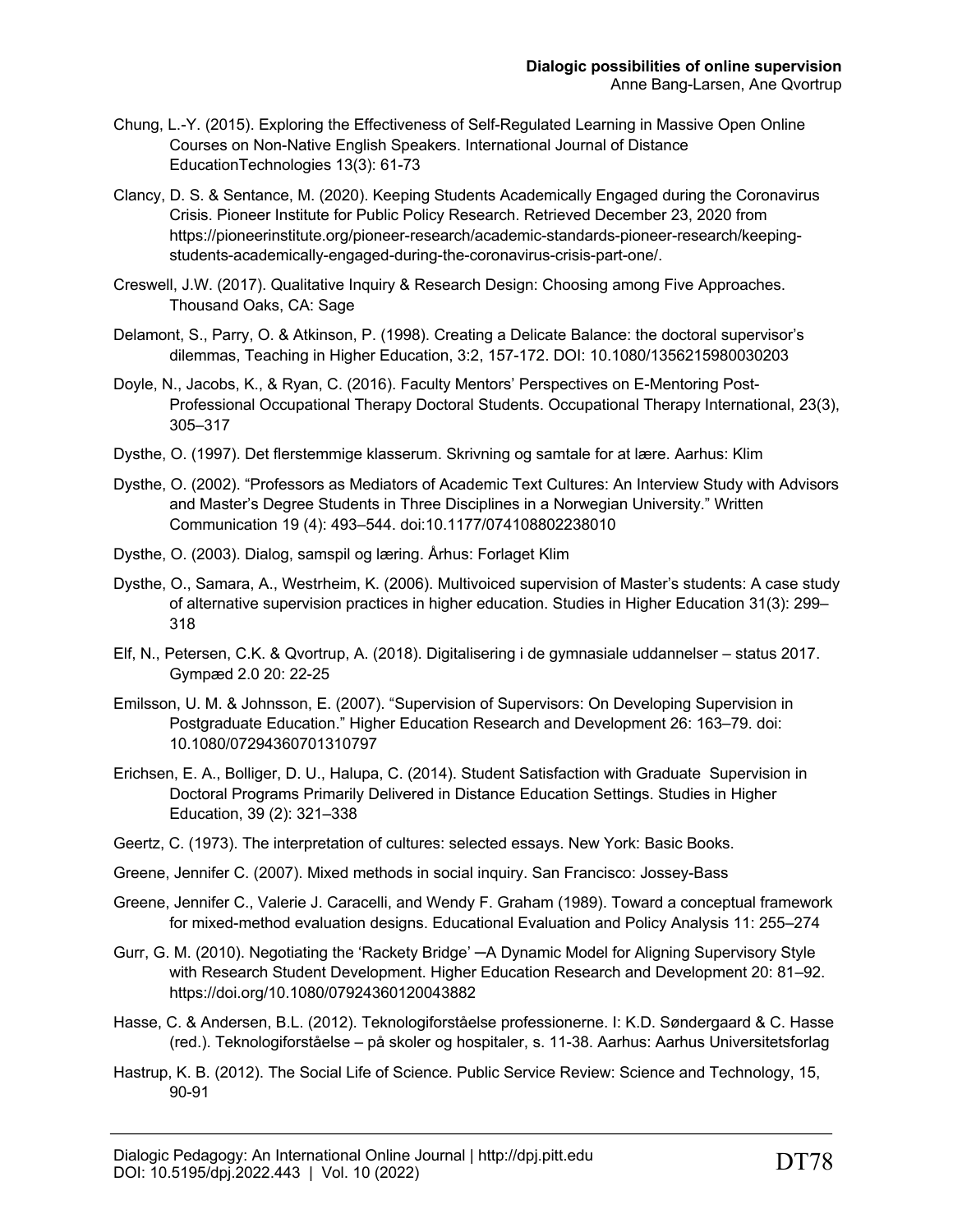- Hattie, J. & Timperley, H. (2007). The Power of Feedback. Review of Educational Research, 77(1), 81- 112
- Ives, G. & Rowley, G. (2005) Supervisor selection or allocation and continuity of supervision: Ph.D. students' progress and outcomes, Studies in Higher Education, 30:5, 535-555, DOI: 10.1080/03075070500249161
- Johnson, L., Lee, A. & Green, B. (2000). The PhD and the Autonomous Self: Gender, Rationality and Postgraduate Pedagogy. Studies in Higher Education 25: 135–47.
- Krogh, E. (2003). Et fag i moderniteten. Danskfagets didaktiske diskurser. Ph.d.-afhandling. Dansk Institut for Gymnasiepædagogik. Syddansk Universitet
- Krogh, E. (2006). Danskfaget i moderniteten. I Ongstad, S. (red.). Fag og didaktikk i lærerutdanning. Kunnskap i grenseland. Oslo: Universitetsforlaget
- Krogh, E. (2016). De store formater: Et studie i skrive- og skriveudviklinger i undersøgende skrivning. I Krogh, E. & Jakobsen, K.S. (red.). Skriverudviklinger i gymnasiet (71-105). Odense: Syddansk Universitetsforlag
- Kumar, S., Johnson, M. (2017). Mentoring doctoral students online: mentor strategies and challenges. Mentoring and Tutoring: Partnership in Learning, 25(2), 202-222
- Kumar, S & Johnson, M (2019). Online mentoring of dissertations: the role of structure and support, Studies in Higher Education, 44:1, 59-71: DOI: 10.1080/03075079.2017.1337736
- Kvale, S., & Brinkmann, S. (2015). Interview: Det kvalitative forskningsinterview som håndværk. (3 ed.) Hans Reitzels Forlag
- Lee, A. 2008. How are Doctoral Students Supervised? Concepts of Doctoral Research Supervision. Studies in Higher Education 33: 267–81. doi: 10.1080/03075070802049202
- Linell, Per (2003). Dialogical Tensions: On Rommetveitian Themes of Minds, Meanings, Monologues, and Languages, Mind, Culture, and Activity, 10:3, 219 – 229. DOI: 10.1207/s15327884mca1003\_4
- Læreplan Studieområdet hhx 2017: https://www.uvm.dk/-/media/filer/uvm/gym-laereplaner-2017/hhx/studieomraadet-hhx-august-2017-ua.pdf
- Læreplan Studieområdet htx 2017: https://www.uvm.dk/-/media/filer/uvm/gym-laereplaner-2017/htx/studieomraadet-htx-august-2017-ua.pdf
- Læreplan Studieretningsprojektet stx 2017: https://www.uvm.dk/-/media/filer/uvm/gym-laereplaner-2017/stx/studieretningsprojektet-stx-august-2017-ua.pdf
- Maxwell, T.W., Smyth, R. (2011). Higher Degrees Research Supervision: From Practice towards Theory. Higher Education Research and Development 30(2), 219-231
- McGuinness, C. (2020). Educating at a Distance: A Redistribution of Roles. Retrieved December 23, 2020, from https://epale.ec.europa.eu/sites/default/files/ase.pdf
- Ongstad, S. (2006). Fag i endring. Om didaktiktisering af kunnskap. I Ongstad, S. (red.). Fag og didaktikk i lærerutdanning. Kunnskap i grenseland. Oslo: Universitetsforlaget
- Mutch DM. The Covid-19 Global Pandemic: A Natural Experiment in the Making. Lifestyle Genom (2020). doi: 10.1159/000510217
- Park, C. (2005). War of Attrition: Patterns of non-completion amongst postgraduate research students. Higher Education Review, 38(1), 48–53.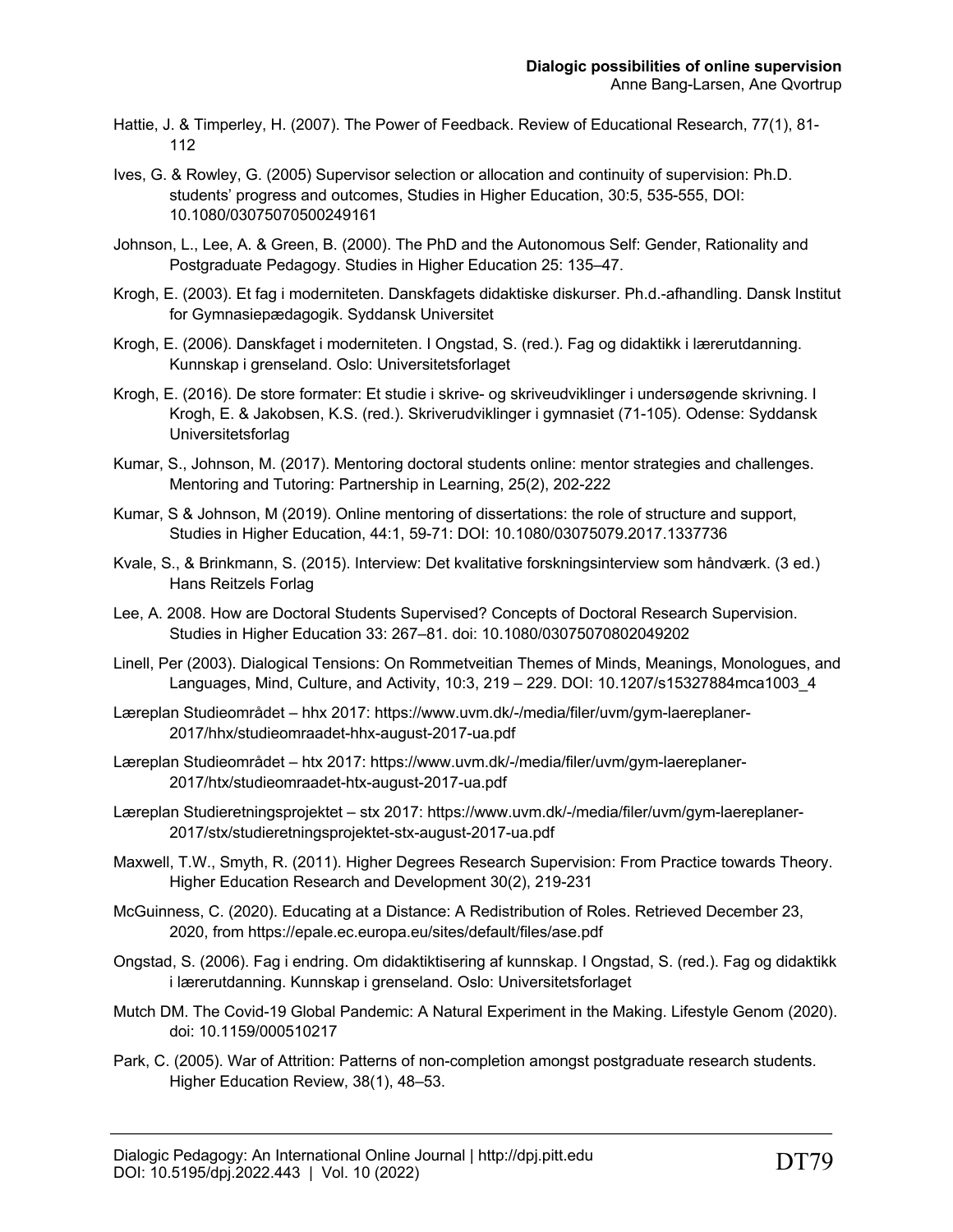- Pearson, M., and A. Brew (2002). Research Training and Supervision Development. Studies in Higher Education 27: 135–50. https://doi.org/10.1080/07294360500062870
- Pearson, M. (2005) Framing research on doctoral education in Australia in a global context, Higher Education Research & Development, 24:2, 119-134. DOI: 10.1080/07294360500062870
- Peck, L., Stefaniak, J. E. & Shah, S. J. (2018). The Correlation of Self-Regulation and Motivation with Retention and Attrition in Distance Education. Quarterly Review of Distance Education, 19(3), 1- 15
- Power, M., Vaughan, N.(2010). Redesigning Online Learning for International Graduate Seminar Delivery. Journal of Distance Education = Revue de L'enseignement à Distance, 24(2).
- Prior, P. (1995). Tracing authoritative and internally persuasive discourses: A case study of response, revision, and disciplinary enculturation. Research in the Teaching of English, 29, 288-32
- Qvortrup, A. (2018). Dialogen mellem almendidaktik og fagdidaktik komplementaritet og eklekticisme som didaktiske kernebegreber. I Christensen, T., Elf, N., Hobel, P., Qvortrup, A. & Troelsen, S. (red.). Didaktik i udvikling (s. 29-43). Århus: Klim
- Qvortrup, A. (2020a). Gymnasiet anno 2019. I Qvortrup, A. (red.). Gymnasiet i udvikling (s. 19-46). København: Hans Reitzels forlag
- Qvortrup, A. (2020). Gymnasiet i den historiske Corona-tid et elevperspektiv: https://www.sdu.dk/- /media/files/om\_sdu/institutter/ikv/centre/cfs/rapport.pdf
- Qvortrup, A., Zeuner, L. & Raae, P.H. (2017). Vejen til reformen 2017 reformeringsprocesser i gymnasiet. Gympæd 2.0 17: 8-11
- Rademaker, L. L., Duffy, J., Wetzler, E., & Zaikina-Montgomery, H. (2016). Chair perceptions of trust between mentor and mentee in online doctoral dissertation mentoring. Online Learning, 20(1), 1- 13. Retrieved from https://eric.ed.gov/?id=EJ1096384
- Riessman, C.K. (2008). Narrative Methods for the Human Sciences. Thousand Oaks, CA: Sage.
- Skagen, K. (2013). I veiledningens landskap. Oslo: Cappelen Damm.
- Sommers, N. & Saltz, L. (2004): The Novice as Expert: Writing the Freshman Year. College Composition and Communication, 56(1), 124-149.
- Suler, J. (2004). The Psychology of Text Relationships. In Kraus, R., Zack, J. & Stricker, G. (ed.). Online Counseling. A Handbook for Mental Health Professionals. London: Elsevier Academic Press
- Tladi, L. S. (2017). Perceived Ability and Success: Which Self-Efficacy Measures Matter? A Distance Learning Perspective. Open Learning, 32(3), 243-261
- Vejledning Studieretningsprojektet stx 2020: https://www.uvm.dk/-/media/filer/uvm/gym-vejledninger-tillaereplaner/stx/201028-studieretningsprojektet-stx-vejledning-ua.pdf
- Vejledning Studieområdet hhx 2020: https://www.uvm.dk/-/media/filer/uvm/gym-vejledninger-tillaereplaner/hhx/201026-studieområdet-hhx-vejledning-oktober-2020.pdf
- Vejledning Studieområdet htx 2019: https://www.uvm.dk/-/media/filer/uvm/gym-laereplaner-2017/htx/studieomraadet-htx-vejledning-marts-2019-ua.pdf
- Walker, M. & Thomson, P. (2010). The Routledge doctoral supervisor's companion: Supporting effective research in education and the social sciences, London: Routledge.